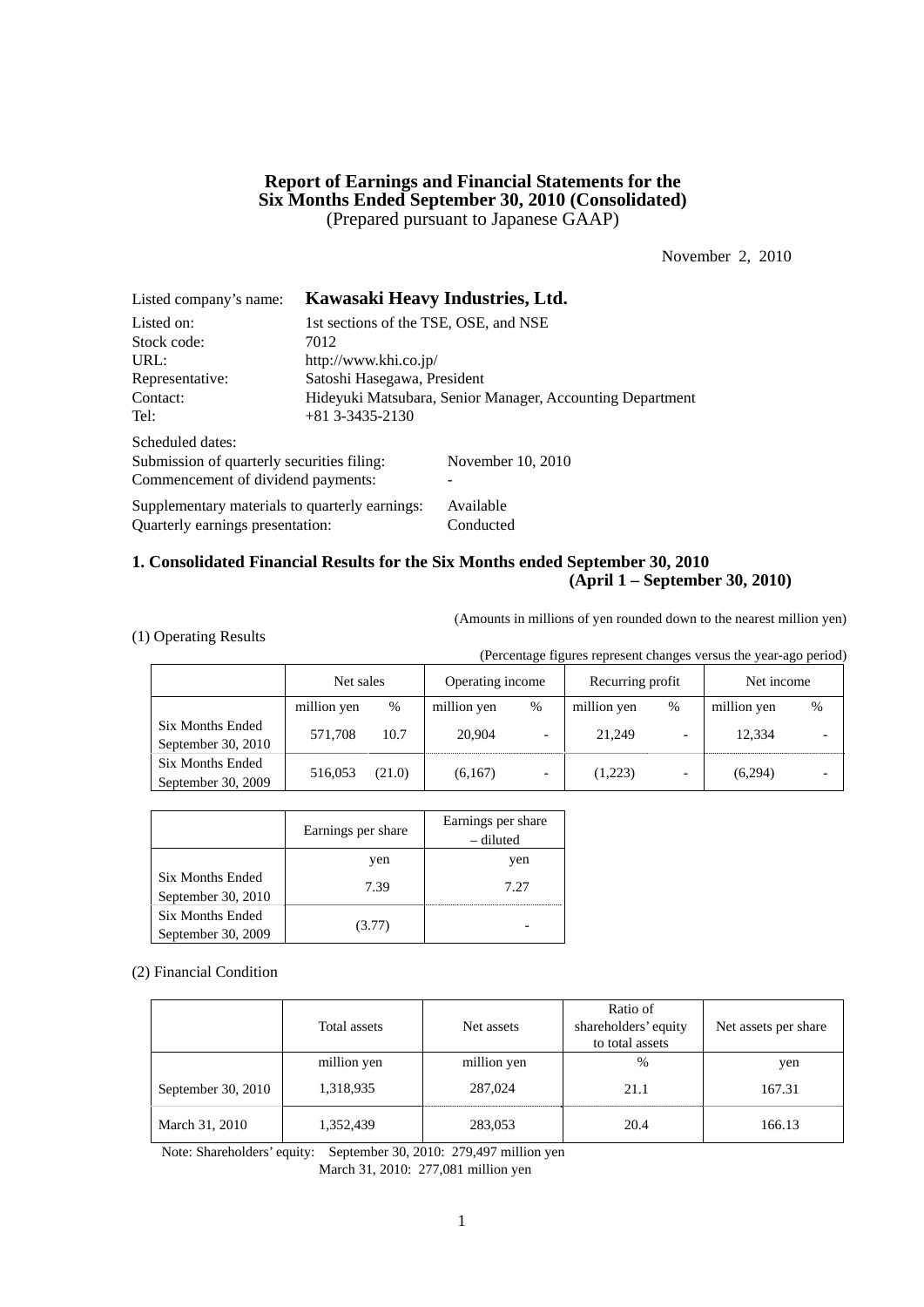## **2. Dividends**

|                                          |                              | Dividend per share                                |                          |      |           |  |  |
|------------------------------------------|------------------------------|---------------------------------------------------|--------------------------|------|-----------|--|--|
|                                          | End of first                 | End of third<br>End of financial<br>End of second |                          |      |           |  |  |
| Record date or term                      | quarter                      | quarter                                           | quarter                  | vear | Full year |  |  |
|                                          | yen                          | yen                                               | yen                      | yen  | yen       |  |  |
| Year ended<br>March 31, 2010             | $\qquad \qquad \blacksquare$ | 0.00                                              | $\overline{\phantom{a}}$ | 3.00 | 3.00      |  |  |
| Year ending<br>March 31, 2011            |                              | 0.00                                              |                          |      |           |  |  |
| Year ending March<br>31, 2011 (forecast) |                              |                                                   |                          | 3.00 | 3.00      |  |  |

Note: Revision of dividend forecast during the Six Months ended September 30, 2010: None

# **3. Forecast of Consolidated Earnings for the Year Ending March 31, 2011**

**(April 1, 2010 – March 31, 2011)**  (Percentage figures represent changes versus the year-ago period)

| referring rights represent enanges versus the year-ago period) |             |       |                  |   |                  |       |             |      |                       |
|----------------------------------------------------------------|-------------|-------|------------------|---|------------------|-------|-------------|------|-----------------------|
|                                                                | Net sales   |       | Operating income |   | Recurring profit |       | Net income  |      | Earnings per<br>share |
|                                                                | million ven | $\%$  | million yen      | % | million yen      | %     | million ven | $\%$ | ven                   |
| Full year                                                      | 1.280.000   | 9.O I | 32,000           |   | 32,000           | 123.8 | 20,000      |      | 11.97                 |

Note: Revision of earnings forecast during the Six Months ended September 30, 2010: None

## **4. Other Information**

For further details, see "Other Information" on page 10 in the Accompanying Materials.

1) Changes in material subsidiaries during the period: None

\*This refers to additions and removals of material subsidiaries to and from the consolidated group during the period.

2) Use of simplified accounting methods and specific accounting methods: Yes

\*This refers to the use of simplified accounting methods and accounting methods specific to the preparation of quarterly consolidated financial statements.

- 3) Changes in accounting principles, procedures, and methods of disclosure
	- (1) Changes in accord with revisions to accounting standards: Yes
	- (2) Changes other than the above: None

\*This refers to changes in accounting principles, procedures, and methods of disclosure used in the preparation of quarterly consolidated financial statements.

4) Number of shares issued and outstanding (common stock)

(1) Number of shares issued as of period-end (including treasury stock)

| September 30, 2010: | 1,670,547,571 shares |
|---------------------|----------------------|
| March 31, 2010:     | 1,669,629,122 shares |

- (2) Number of shares held in treasury as of period-end September 30, 2010: 100,218 shares March 31, 2010: 1,780,388 shares
- (3) Average number of shares during respective periods Six Months ended September 30, 2010: 1,668,269,268 shares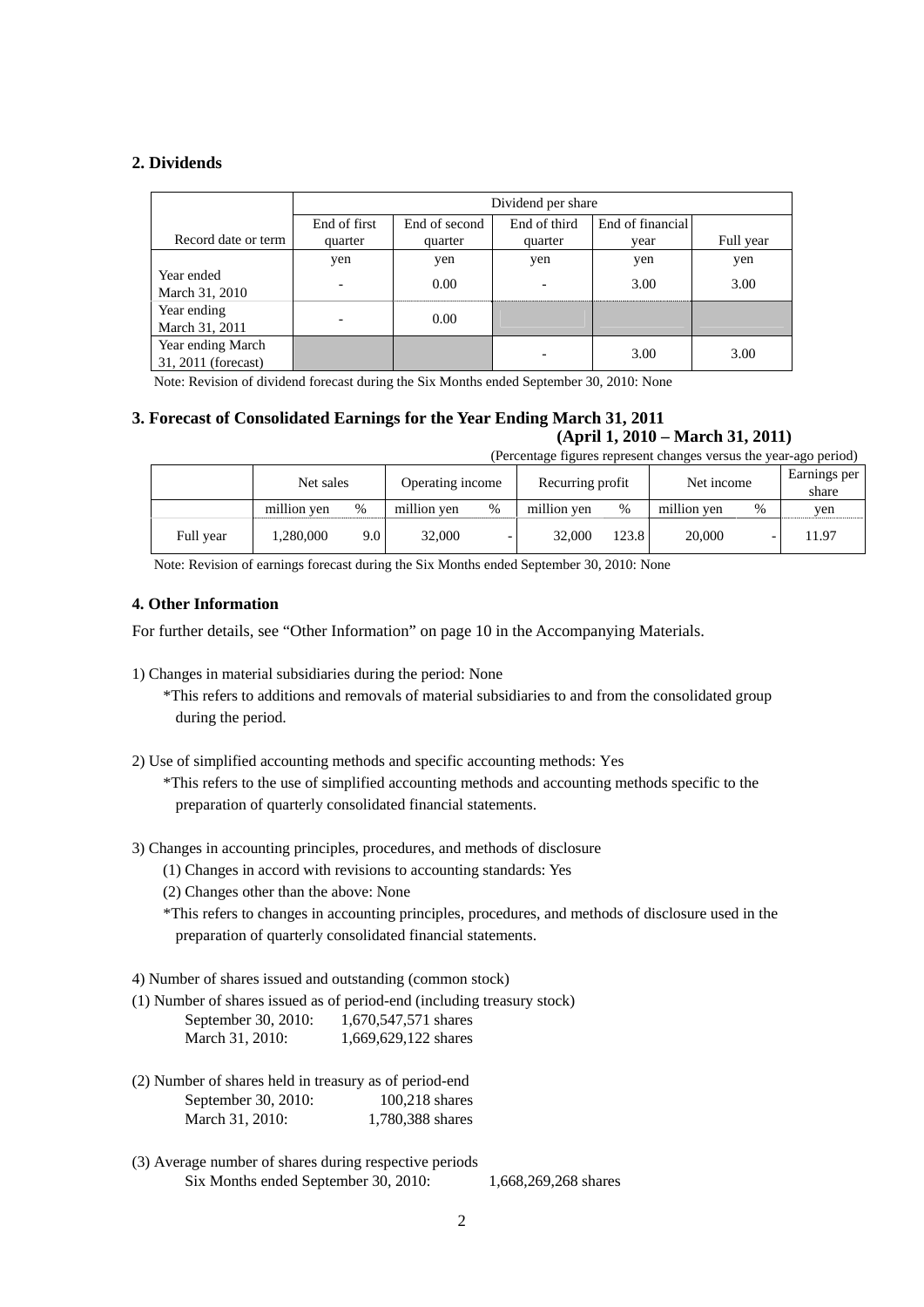Six Months ended September 30, 2009: 1,668,216,376 shares

### **Quarterly review status**

This report is exempt from the quarterly review of accounts conducted in accord with Japan's Financial Instruments and Exchange Act. As of this report's publication, the quarterly review of the quarterly financial results had not been completed.

### **\*Appropriate Use of Financial Forecasts and Other Important Matters**

### *Forward-Looking Statements*

These materials contain various forward-looking statements and other forecasts regarding performance and other matters. Such statements are based on information available at the time of preparation. Actual results may differ from those expressed or implied by forward-looking statements due to a range of factors. For assumptions underlying earnings forecasts and other information regarding the use of such forecasts, refer to "Consolidated Earnings Outlook" on page 8 in the Accompanying Materials.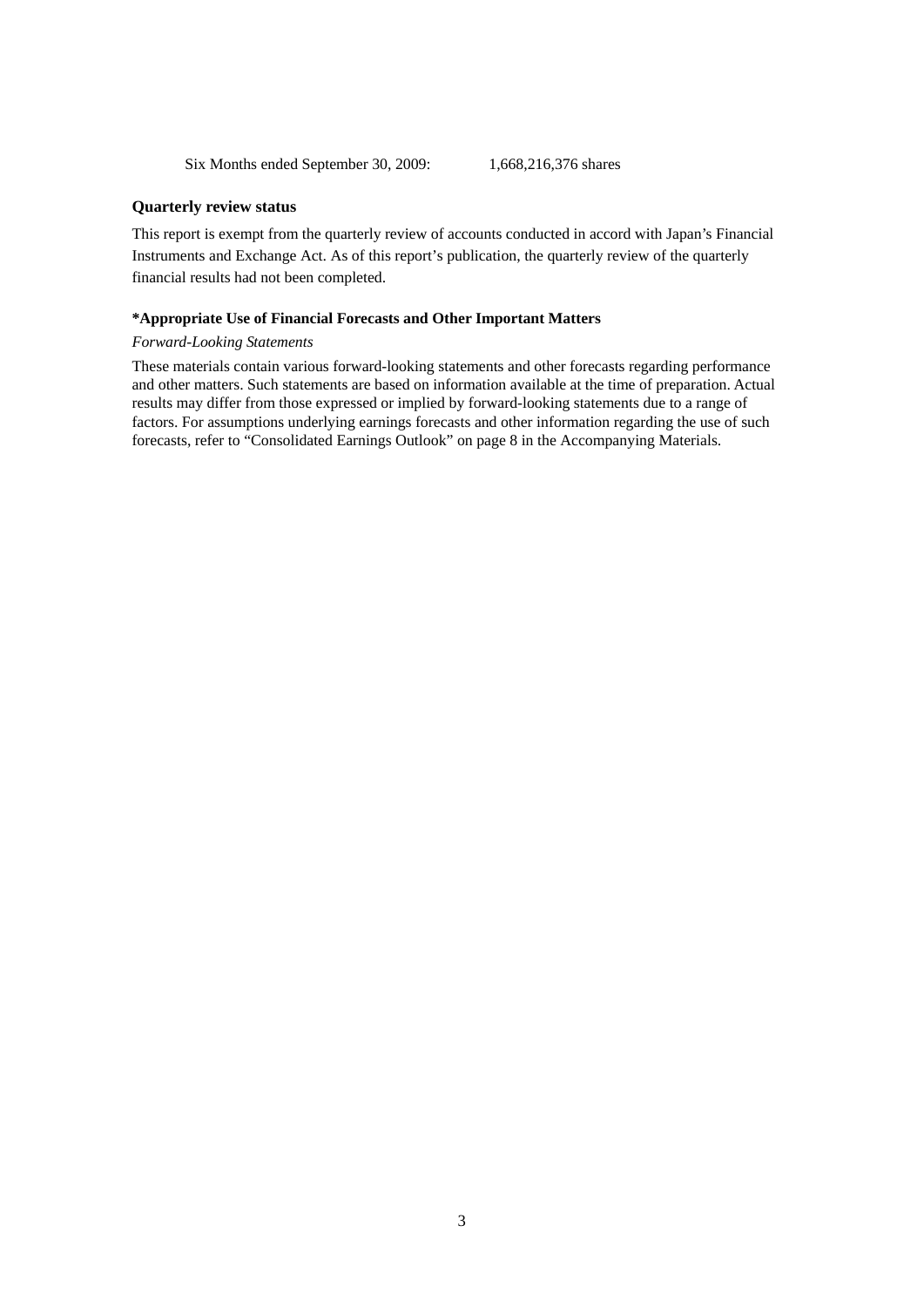# **Accompanying Materials – Contents**

| 1. Qualitative Information and Financial Statements                                      | 5  |
|------------------------------------------------------------------------------------------|----|
| (1) Consolidated operating results                                                       | 5  |
| (2) Consolidated financial position                                                      | 8  |
| (3) Consolidated earnings outlook                                                        | 8  |
| 2. Other Information                                                                     | 10 |
| (1) Overview of changes in material subsidiaries                                         | 10 |
| (2) Overview of simplified accounting methods and specific accounting methods            | 10 |
| (3) Overview of changes in accounting principles, procedures, and methods of disclosure  | 11 |
| 3. Consolidated Financial Statements                                                     | 13 |
| (1) Consolidated balance sheets                                                          | 13 |
| (2) Consolidated statements of income for the Six Months Ended September 30, 2010        | 15 |
| (3) Consolidated cash flow statements                                                    | 16 |
| (4) Notes on the going-concern assumption                                                | 17 |
| (5) Segment information                                                                  | 17 |
| (6) Notes on significant changes in the amount of shareholders' equity                   | 21 |
| 4. Supplementary Information                                                             | 22 |
| (1) Orders and sales                                                                     | 22 |
| (2) Net sales by geographic area                                                         | 23 |
| (3) Supplementary information on earnings forecasts for the fiscal year ending March 31, | 24 |
| 2011                                                                                     |    |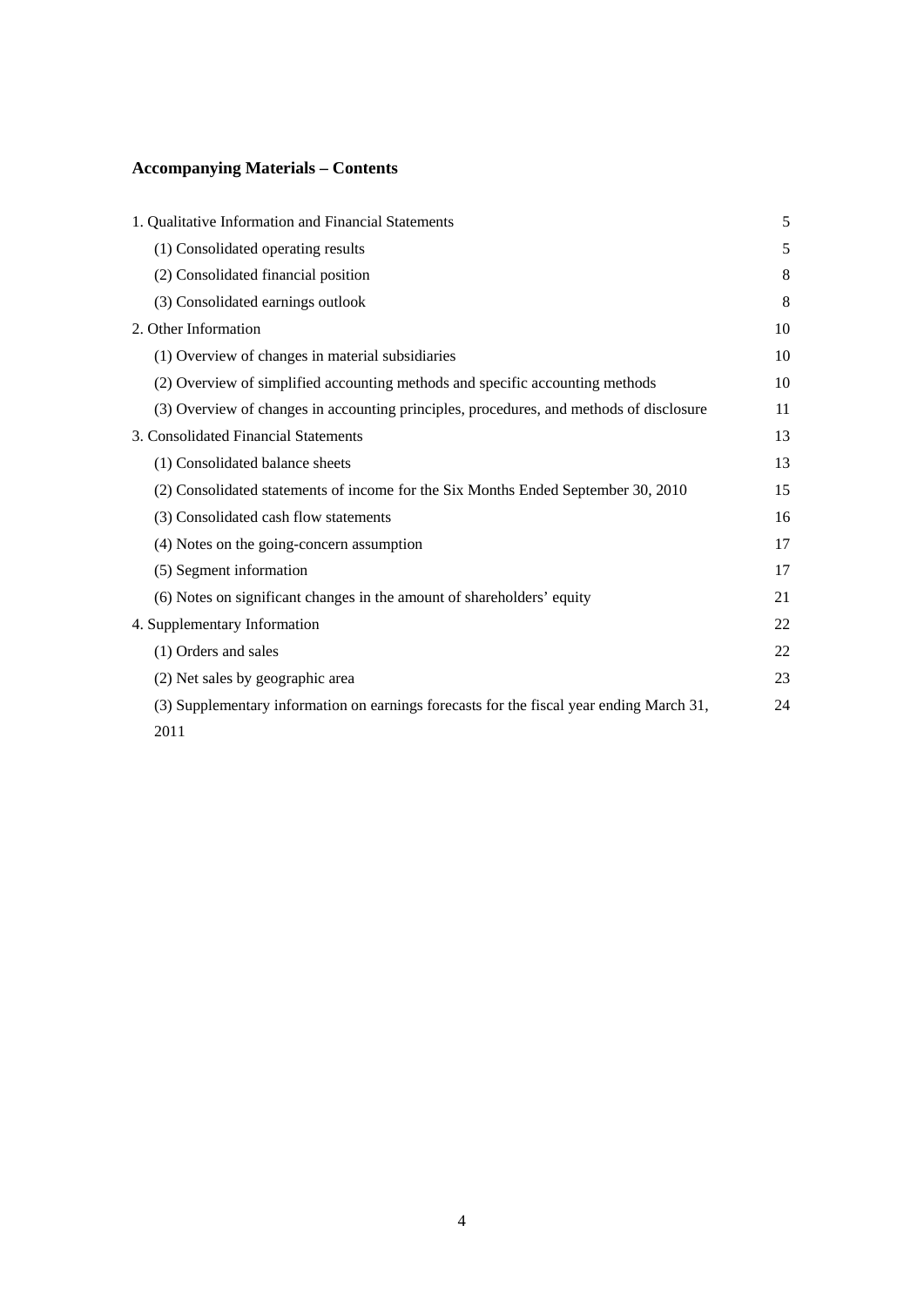## **1. Qualitative Information and Financial Statements**

### **(1) Consolidated operating results**

In the six months to September 30, 2010 (first half of the fiscal year ending March 31, 2011), the Japanese economy remained in a recovery trend despite the emergence of headwinds in the form of rapid yen appreciation and a global economic slowdown. Such headwinds resulted in a continued adverse business environment for the KHI Group.

Overseas, certain emerging market economies exhibited strong growth. The US economic outlook, however, remained uncertain. In Europe, renewed credit concerns in certain countries posed a worrisome risk to the global economic outlook.

Amid such an economic environment, most of the Group's businesses achieved growth in the fiscal second quarter. Overall orders received were up substantially from the year-earlier quarter, bolstered by large orders for rolling stock. Orders received grew across all business segments except Gas Turbine & Machinery, which faced a high year-over-year comparison base. Overall sales also grew year on year as major growth in Precision Machinery sales offset sales declines in other segments, most notably Rolling Stock. By virtue of sales growth and fixed-cost cutting, profits improved substantially from the year-earlier quarter despite the adverse impact of yen appreciation.

In the fiscal first half, the Group's consolidated orders received grew ¥210.4 billion year on year to ¥613.4 billion. Consolidated net sales increased ¥55.6 billion year on year to ¥571.7 billion. The Group earned first-half operating income of ¥20.9 billion, recurring profit of ¥21.2 billion, and net income of ¥12.3 billion, which respectively represent improvements of ¥27.0 billion, ¥22.4 billion, and ¥18.6 billion from the year-earlier period's operating, recurring, and net losses.

Segment information for the fiscal first half is summarized below.

### **Segment Information**

Effective from the first quarter of the current fiscal year, the Group adopted the Accounting Standards Board of Japan's *Revised Accounting Standard for Disclosures about Segments of an Enterprise and Related Information* (ASBJ Statement No.17, March 27, 2009) and its associated *Guidance on the Accounting Standard for Disclosures about Segments of an Enterprise and Related Information* (ASBJ Guidance No.20, March 21, 2009). The Group also renamed its Consumer Products & Machinery segment the Motorcycle & Engine segment and its Hydraulic Machinery segment the Precision Machinery segment in conjunction with new industry segmentation for internal reporting adopted in April 2010. Also effective from April 2010, the crushing machine business was shifted from the Rolling Stock segment to the Plant &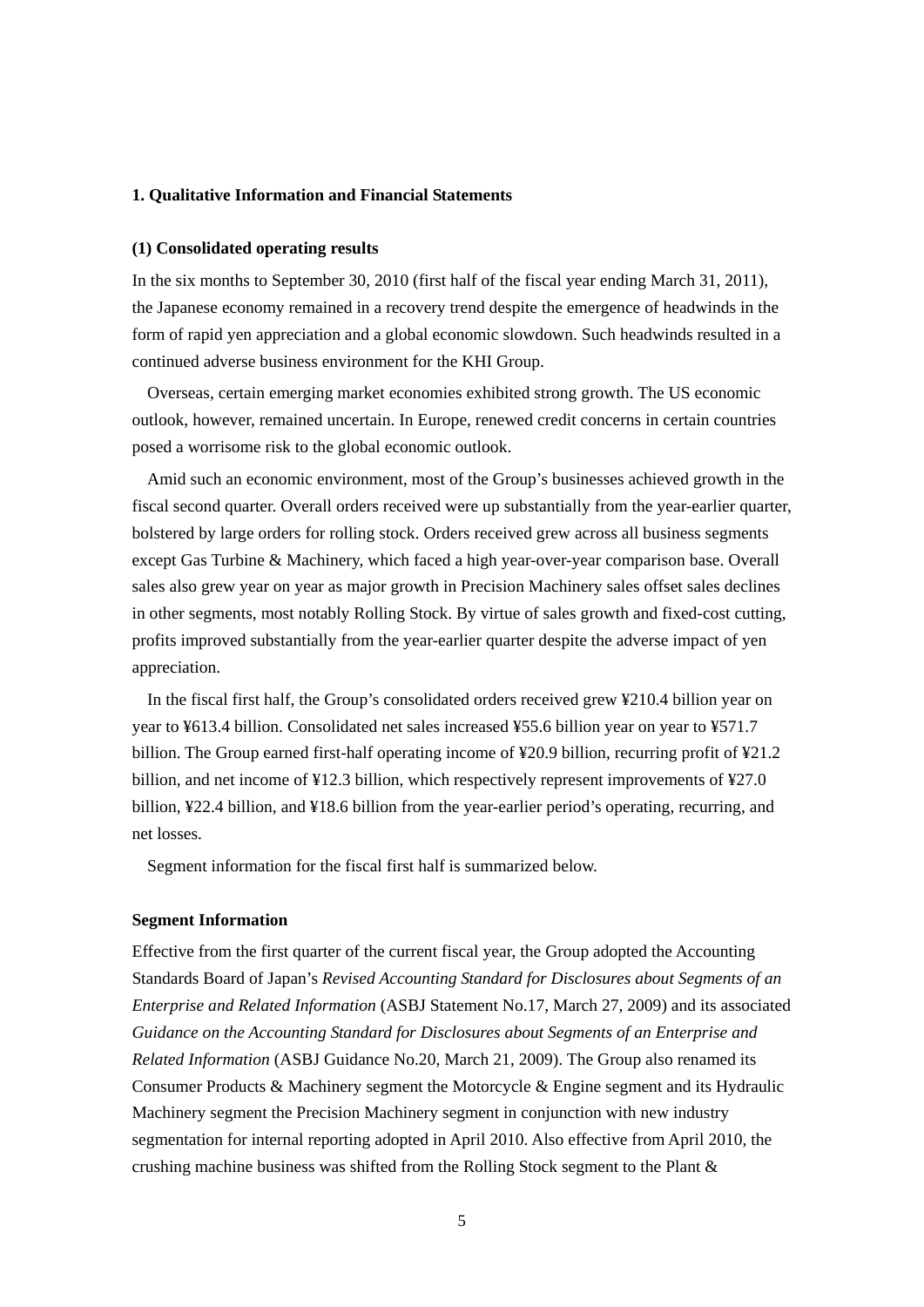Infrastructure segment and the industrial robot business was shifted from the Consumer Products & Machinery segment to the Precision Machinery segment. Additionally, in conjunction with its October 2010 organizational restructuring, the Group renamed its Shipbuilding segment the Ship & Offshore Structure segment.

To reflect this change, the previous fiscal year's first-half figures for net sales, operating income/loss, and orders received in the table below have been restated based on the newly adopted accounting standard and guidance and resegmentation of operations.

|                              | Six months ended September 30, |           |            |           | Orders received |                  |  |
|------------------------------|--------------------------------|-----------|------------|-----------|-----------------|------------------|--|
|                              |                                |           |            |           |                 | Six months ended |  |
|                              |                                | 2010      | 2009       |           | Sept. 30,       |                  |  |
|                              | <b>Net</b>                     | Operating | <b>Net</b> | Operating |                 |                  |  |
| Segment                      | sales                          | income    | sales      | income    | 2010            | 2009             |  |
| Ship & Offshore<br>Structure | 61.2                           | 2.0       | 65.2       | 1.4       | 36.4            | 2.7              |  |
| <b>Rolling Stock</b>         | 63.0                           | 3.4       | 72.5       | 3.7       | 117.7           | 39.5             |  |
| Aerospace                    | 83.0                           | (1.1)     | 73.3       | 3.3       | 87.9            | 46.5             |  |
| Gas Turbine &<br>Machinery   | 99.2                           | 6.1       | 83.4       | 1.4       | 65.3            | 99.8             |  |
| Plant &<br>Infrastructure    | 38.8                           | 3.5       | 43.3       | 1.7       | 77.3            | 37.5             |  |
| Motorcycle &<br>Engine       | 113.2                          | (1.1)     | 100.9      | (13.3)    | 113.2           | 100.9            |  |
| Precision<br>Machinery       | 60.9                           | 8.6       | 34.2       | (0.6)     | 68.0            | 32.8             |  |
| Other                        | 51.9                           | 0.9       | 42.8       | (0.9)     | 47.2            | 42.9             |  |
| Adjustments                  |                                | (1.5)     |            | (2.9)     |                 |                  |  |
| Total                        | 571.7                          | 20.9      | 516.0      | (6.1)     | 613.4           | 403.0            |  |

Segment net sales, operating income, and orders received (billions of yen)

Note: Net sales include only sales to external customers.

### **Ship & Offshore Structure**

Consolidated orders received increased totaled ¥36.4 billion, a ¥33.7 billion increase from the year-earlier first half, when no newbuild orders were received. The increase was attributable to receipt of one newbuild submarine order.

Consolidated net sales totaled ¥61.2 billion, a decrease of ¥4.0 billion from the year-earlier first half, when revenues were boosted by large newbuild sales.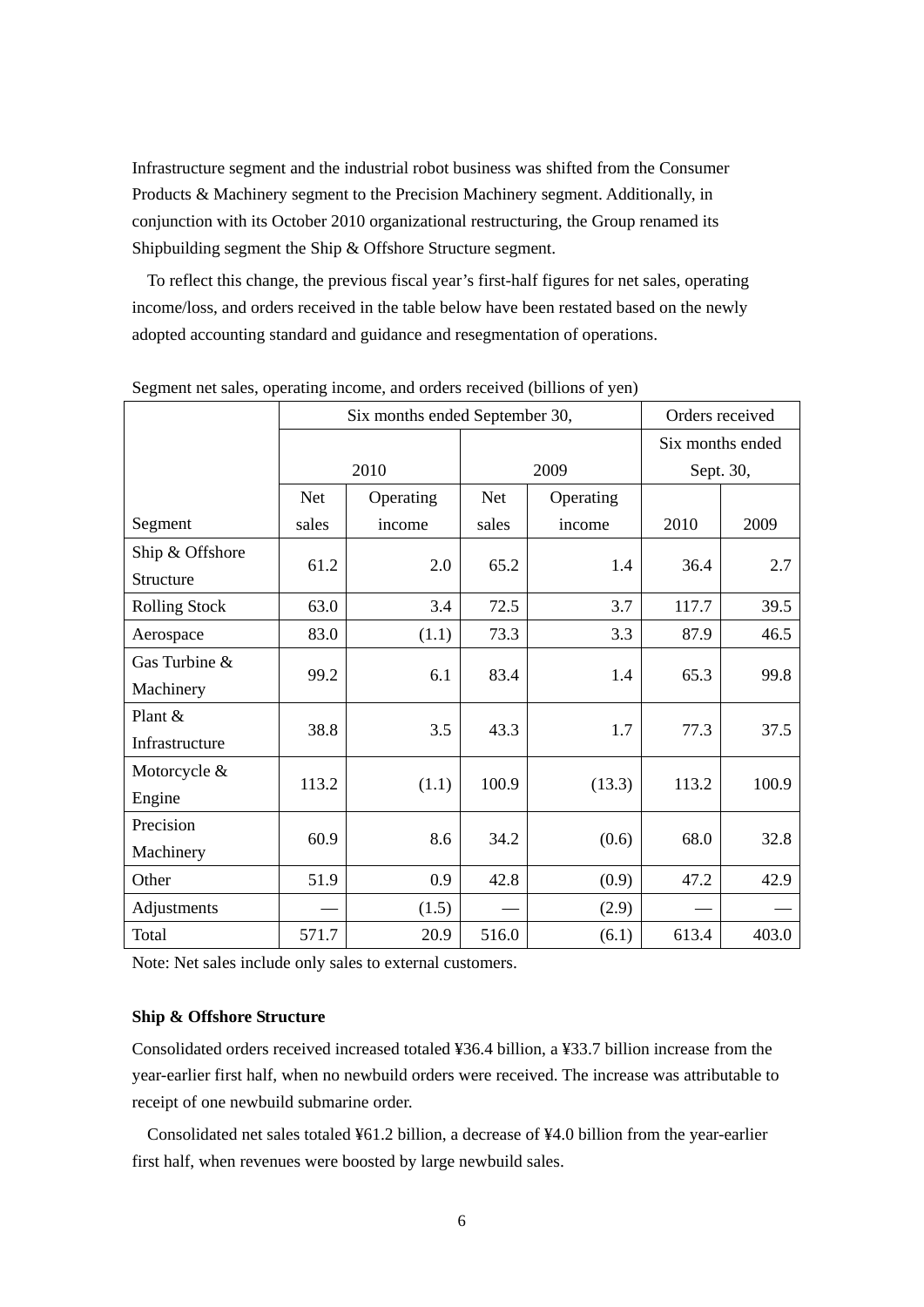Despite an increase in provision for losses on construction contracts, consolidated operating income increased ¥500 million year on year to ¥2.0 billion, largely as a result of improved margins.

## **Rolling Stock**

Consolidated orders received rose ¥78.1 billion year on year to ¥117.7 billion, largely by virtue of subway car orders from the Washington Metropolitan Area Transit Authority.

Consolidated net sales fell ¥9.5 billion year on year to ¥63.0 billion in the wake of a decline in overseas railway car sales.

As a result of the sales decline coupled with the strong yen's impact, consolidated operating income declined ¥300 million year on year to ¥3.4 billion.

## **Aerospace**

Consolidated orders received grew ¥41.4 billion year on year to ¥87.9 billion, bolstered by growth in orders for component parts for the Boeing 777 and 787.

Consolidated net sales increased ¥9.7 billion year on year to ¥83.0 billion, largely as a result of growth in sales to Japan's Ministry of Defense and sales of the Boeing 787 component parts.

The Aerospace segment incurred a consolidated operating loss of ¥1.1 billion, ¥4.4 billion below its year-earlier operating income. The deterioration in profitability was largely attributable to revision of the provision for losses on construction contracts and margin erosion due to yen appreciation.

## **Gas Turbine & Machinery**

Consolidated orders received totaled ¥65.3 billion, a ¥34.5 billion decrease from the year-earlier period, when the segment booked large orders for aircraft engine components and gas compression modules.

Consolidated net sales grew ¥15.8 billion year on year to ¥99.2 billion, largely as a result of growth in gas compression module sales and sales to Japan's Ministry of Defense.

Consolidated operating income increased ¥4.7 billion year on year to ¥6.1 billion, largely by virtue of sales growth and increased profits on aircraft engine components.

## **Plant & Infrastructure**

Consolidated orders received increased ¥39.8 billion year on year to ¥77.3 billion, lifted by an influx of domestic and overseas orders for a variety of plant facilities.

Consolidated net sales totaled ¥38.8 billion, a ¥4.4 billion decrease from the year-earlier period, when the segment booked overseas sales of major plant installations.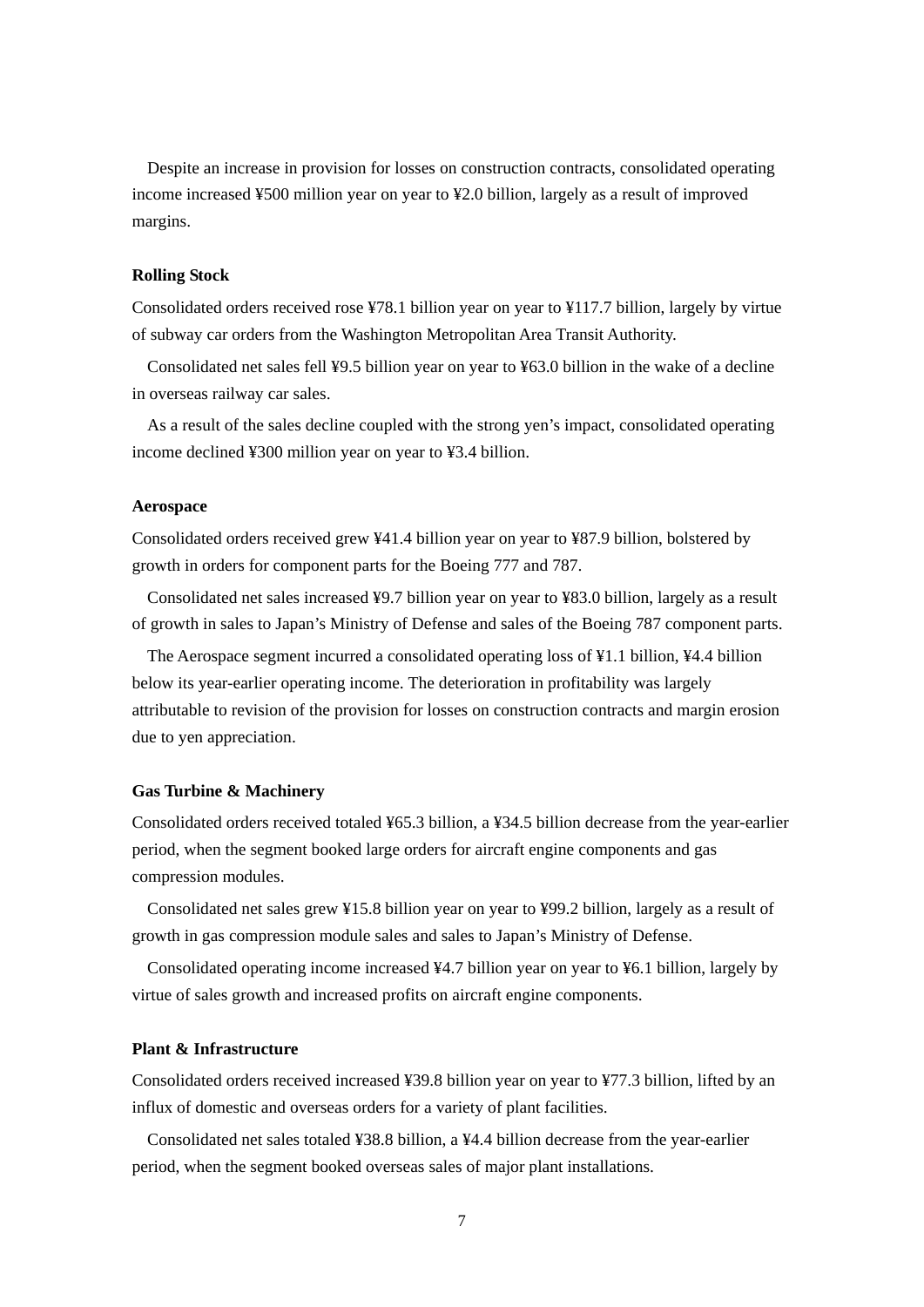Consolidated operating income rose ¥1.8 billion year on year to ¥3.5 billion as earnings improved amid brisk progress in fulfilling existing orders.

### **Motorcycle & Engine**

Consolidated net sales grew ¥12.2 billion year on year to ¥113.2 billion, largely reflecting sales growth in emerging markets.

Consolidated operating loss shrank to  $\frac{1}{2}$ . billion, a  $\frac{1}{2}$  billion improvement from the year-earlier period despite the impact of yen appreciation. The improvement was attributable to sales growth, fixed-cost cutting, and contribution margin ratio improvements stemming from emergency profitability improvement measures.

### **Precision Machinery**

Consolidated orders received rose ¥35.2 billion to ¥68.0 billion, mainly due to growth in hydraulic equipment orders from the construction machinery industry.

Consolidated net sales grew ¥26.6 billion year on year to ¥60.9 billion, driven largely by growth in hydraulic equipment sales to the construction machinery industry and sales of clean robots for semiconductor production facilities.

Consolidated operating income totaled ¥8.6 billion, a ¥9.2 billion improvement from the year-earlier period's operating loss. The improvement was largely attributable to sales growth and increased capacity utilization.

## **Other Operations**

Consolidated net sales grew ¥9.1 billion year on year to ¥51.9 billion. Consolidated operating income totaled ¥900 million, a ¥1.8 billion improvement from the year-earlier period.

### **(2) Consolidated financial position**

At September 30, 2010, consolidated assets totaled ¥1,318.9 billion, a decrease of ¥33.5 billion from March 31, 2010. The decrease was attributable to reduction in trade receivables through collection. Consolidated liabilities totaled ¥1,031.9 billion at September 30, a decrease of ¥37.4 billion from March 31, 2010. The decrease was largely attributable to reduction in trade payables. Interest-bearing debt as of September 30 was essentially unchanged from six months earlier at ¥429.3 billion. Consolidated net assets increased ¥3.9 billion from March 31, 2010, to ¥287.0 billion at September 30, largely as a result of first-half net income offset by distribution of dividends.

### **(3) Consolidated earnings outlook**

Although domestic and overseas economies remain in a recovery trend, the recovery is at risk of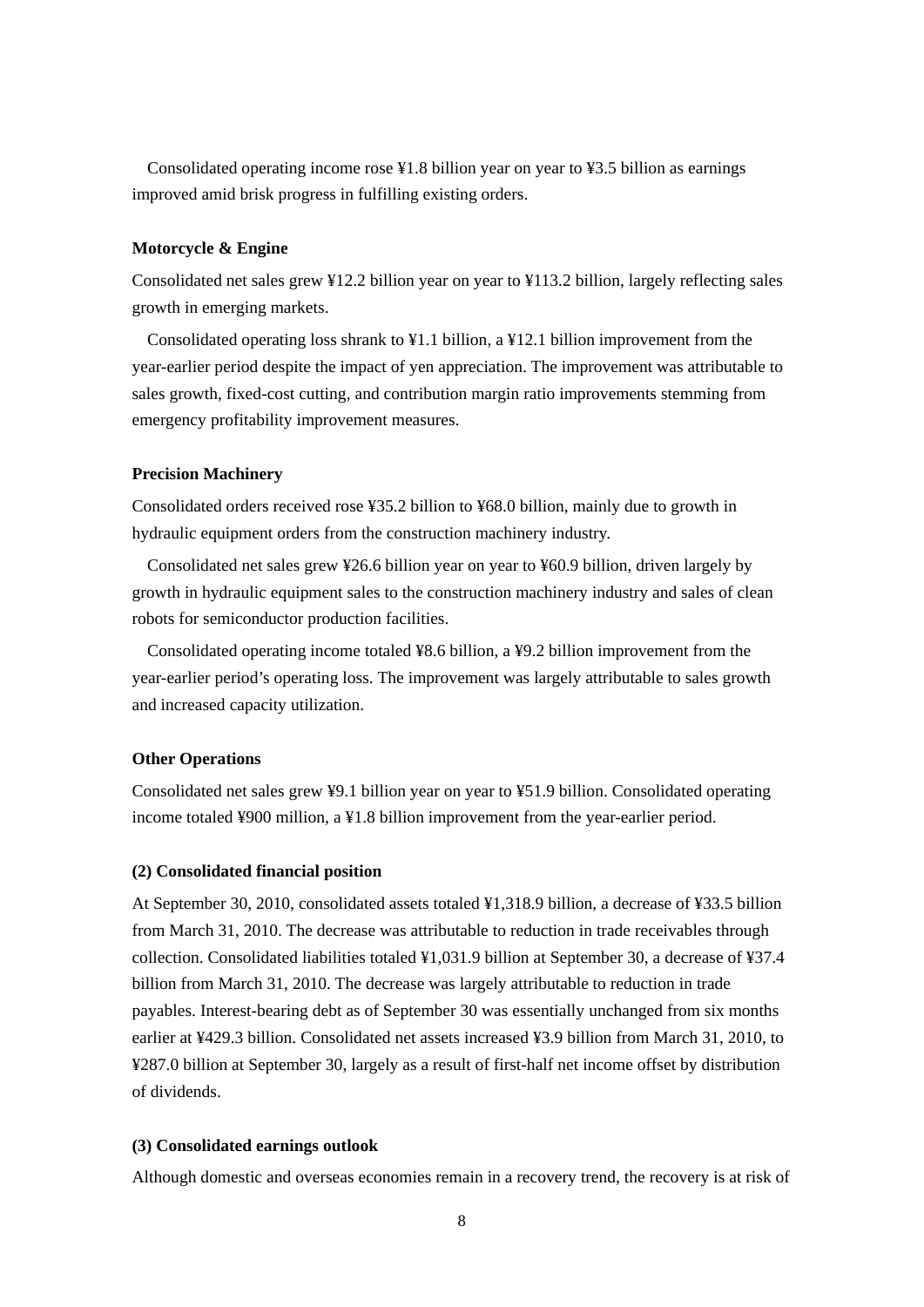pausing as economic stimulus fades. Additionally, with domestic capital investment and consumer spending dampened by the yen's precipitous appreciation, the economic environment is likely to remain adverse. Nonetheless, the Company will vigorously proceed with rebuilding its earnings foundation to re-embark on a sustained growth trajectory.

The Company has left its existing consolidated sales forecast unchanged at ¥1,280 billion. Although the Company projects sales declines in the Motorcycle  $\&$  Engine segment, which has been hard-hit by yen appreciation, and the Plant & Infrastructure segment, where sales are under pressure from continued curtailment of capital investment, it expects the Precision Machinery segment's sales to grow by virtue of robust demand for hydraulic equipment for construction machinery destined for emerging market economies.

The Company will continue to implement various measures to improve earnings across all of its businesses, including cutting fixed costs, improving productivity, and conducting operations in emerging market economies with promising economic growth prospects. However, in light of recent yen appreciation's impact on earnings and the murky outlook for developed economies, the Company has left its existing consolidated operating income, recurring profit, and net income forecasts unchanged at ¥32 billion, ¥32 billion, and ¥20 billion, respectively.

The Company's earnings forecasts assume exchange rates of ¥83 to the US dollar and ¥115 to the euro.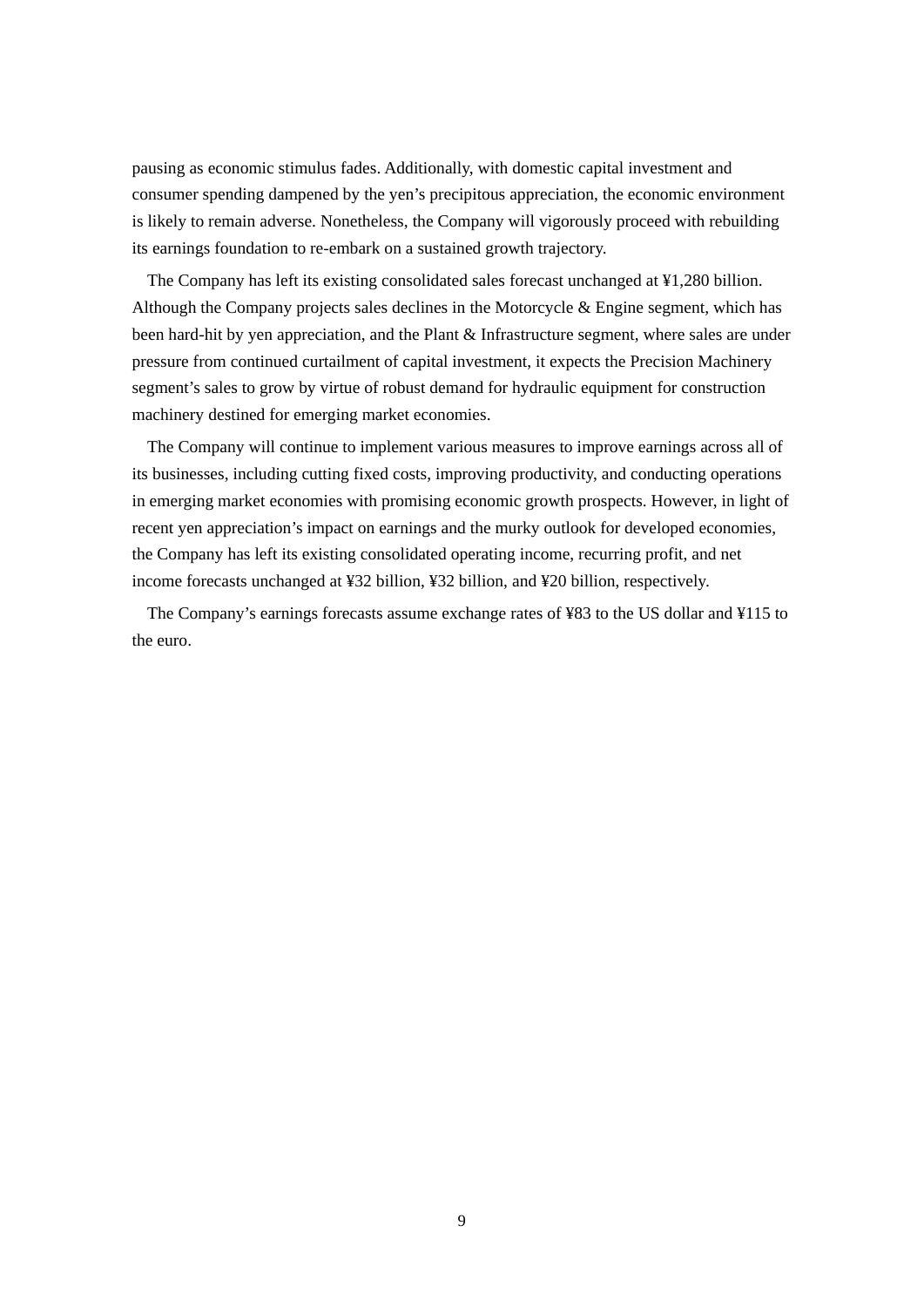## **2. Other Information**

(1) Overview of changes in material subsidiaries Not applicable

(2) Overview of simplified accounting methods and specific accounting methods used

## *Simplified accounting methods*

(i) Bad debt estimation method for general claims

The Company estimates the value of uncollectible general claims based on the preceding fiscal year's actual credit loss rate, unless the credit loss rate is deemed to have substantially changed relative to the historical rate calculated at the end of the preceding fiscal year.

#### (ii) Inventory valuation method

The Company estimates quarter-end inventories by a rational method based on the preceding fiscal year's physical inventory count, without conducting a physical inventory count.

The Company writes down inventory from book value to estimated net realizable value only when its utility has clearly diminished. In the case of inventory expected to be disposed of and slow-moving inventory with a turnover period that extends beyond the Company's operating cycle, the Company writes the inventory down to its estimated liquidation value. Such inventories are carried at their written-down book value, unless their value was deemed to have substantially changed during the six months ended September 30, 2010.

### (iii) Fixed-asset depreciation method

For fixed asset depreciated by the declining-balance method, the Company calculates quarterly depreciation expense by prorating annual depreciation expense. For certain consolidated subsidiaries, quarterly depreciation expense is calculated by prorating annual depreciation expense based on a budget that factors in expected acquisitions, sales, and disposals of fixed assets during the fiscal year.

(iv) Income taxes, and deferred-tax asset and liability calculation method

To assess deferred assets' collectability, the Company uses tax planning and earnings forecasts used in the preceding fiscal year if it deems that the operating environment and status of temporary differences have not changed substantially since the preceding fiscal year-end.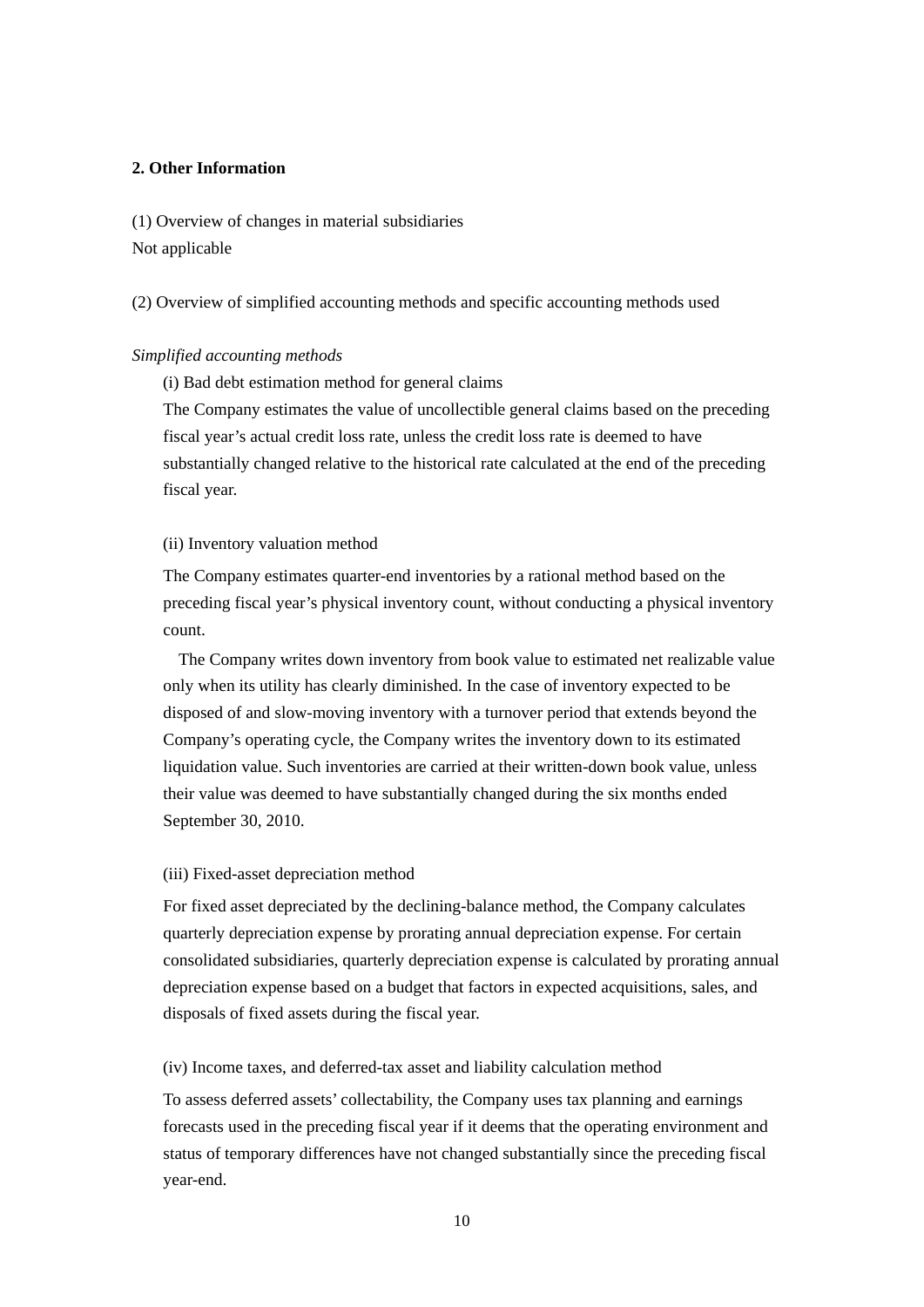If the operating environment or status of temporary differences is deemed to have changed substantially since the preceding fiscal year-end, the Company uses said tax planning and earnings forecasts adjusted to reflect the changes' impact.

### (v) Elimination of unrealized gains/losses on inventory

For some products, the Company calculates unrealized gains/losses on inventory using the gain/loss rate used in the preceding fiscal year or quarter or a gain/loss rate based on rational budgeting, unless business conditions are deemed to have changed substantially from the preceding fiscal year or quarter.

#### *Accounting procedures specific to preparation of quarterly consolidated financial statements*

The Company calculates tax expense by rationally estimating its effective tax rate after application of deferred-tax accounting to pretax net income for the fiscal year, which includes the second quarter under review, and multiplying quarterly pretax net income by said estimated effective tax rate. If unable to use the estimated effective tax rate, the Company calculates tax expense by multiplying the statutory effective tax rate by quarterly pretax net income adjusted to reflect material differences other than temporary differences. Income taxes are reported inclusive of income tax adjustments.

(3) Overview of changes in accounting principles, procedures, and methods of disclosure

### *Changes related to accounting standards*

(i) Adoption of the *Accounting Standard for Asset Retirement Obligations* and the *Guidance on Accounting Standard for Asset Retirement Obligations*

Effective the first quarter of the fiscal year ending March 31, 2011, the Company adopted the *Accounting Standard for Asset Retirement Obligations* (Statement No. 18, March 31, 2008) and its associated *Guidance on Accounting Standard for Asset Retirement Obligations* (Guidance No. 21, March 31, 2008).

Due to adoption of the standard and guidance, operating income and recurring profit each decreased by 10 million yen and income before income taxes decreased by 291 million yen.

(ii) Adoption of the *Accounting Standard for Equity Method of Accounting for Investments* and the *Practical Solution on Unification of Accounting Policies Applied to Associates Accounted for Using the Equity Method*

Effective the first quarter of the fiscal year ending March 31, 2011, the Company adopted the *Accounting Standard for Equity Method of Accounting for Investments* (ASBJ Statement No. 16, March 10, 2008) and the *Practical Solution on Unification of Accounting*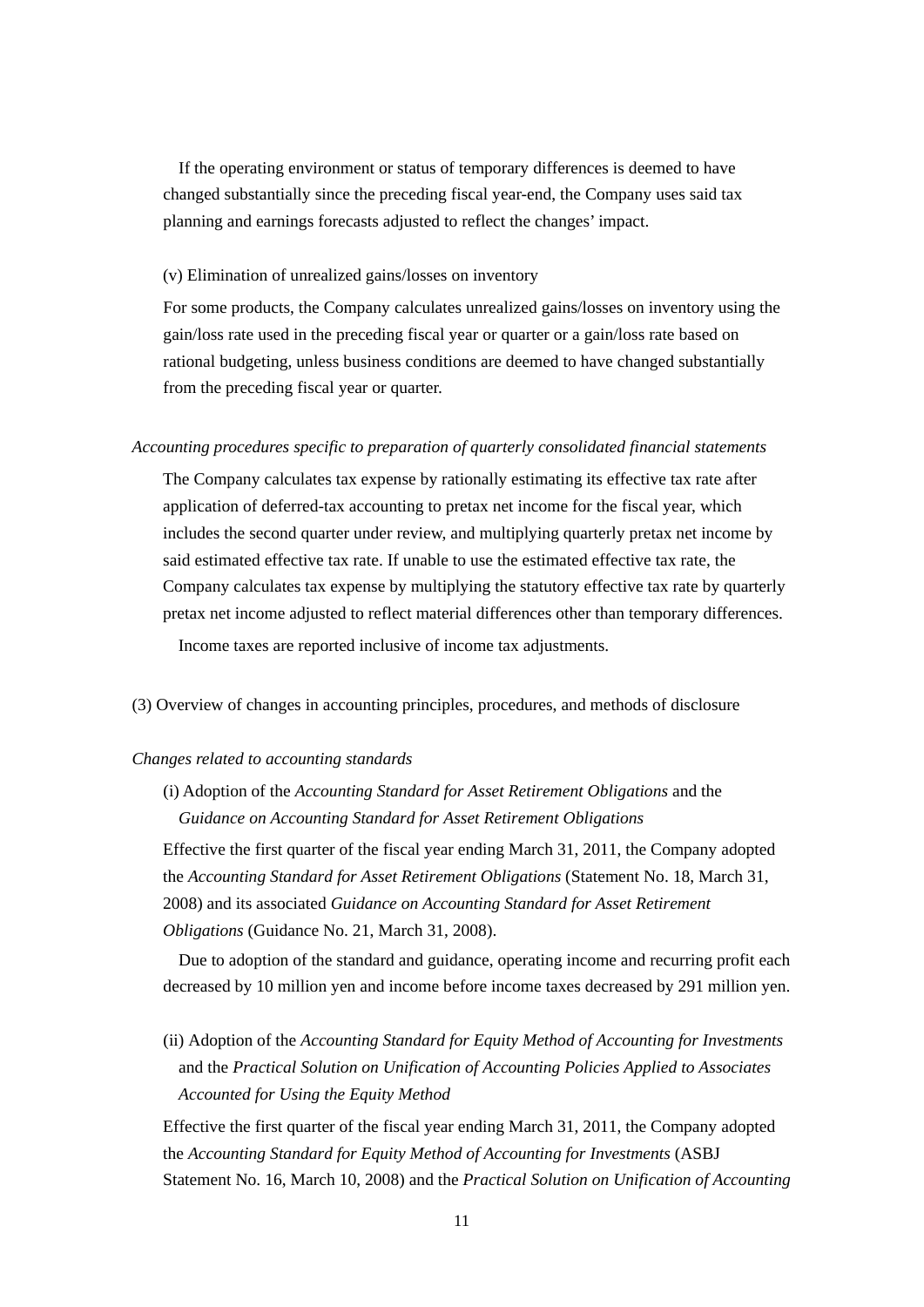*Policies Applied to Associates Accounted for Using the Equity Method* (PITF No. 24, March 10, 2008) and made some adjustments required for preparation of consolidated financial statements. The resulting effect on profit and loss is negligible.

### (iii) Adoption of the *Accounting Standard for Business Combinations*

Effective the first quarter of the fiscal year ending March 31, 2011, the Company adopted the *Accounting Standard for Business Combinations* (ASBJ Statement No. 21, December 26, 2008)*,* the *Accounting Standard for Consolidated Financial Statements* (ASBJ Statement No. 22, December 26, 2008), the *Amendments to Accounting Standard for Research and Development Costs* (ASBJ Statement No. 23, December 26, 2008), the *Revised Accounting Standard for Business Divestitures* (ASBJ Statement No. 7, December 26, 2008), the *Revised Accounting Standard for Equity Method of Accounting for Investments* (ASBJ Statement No. 16, December 26, 2008), and the *Revised Guidance on Accounting Standard for Business Combinations and Accounting Standard for Business Divestitures* (ASBJ Guidance No. 10, December 26, 2008).

## *Changes related to methods of disclosure*

Due to adoption of the *Cabinet Office Ordinance on Partial Revision of the Regulations Concerning the Terminology, Forms and Preparation Methods of Financial Statements and Others* (Cabinet Office Ordinance No. 5, March 24, 2009) based on the *Accounting Standard for Consolidated Financial Statements* (ASBJ Statement No. 22, December 26, 2008), the Company used the account title "Income before minority interests" for the six months ended September 30, 2010.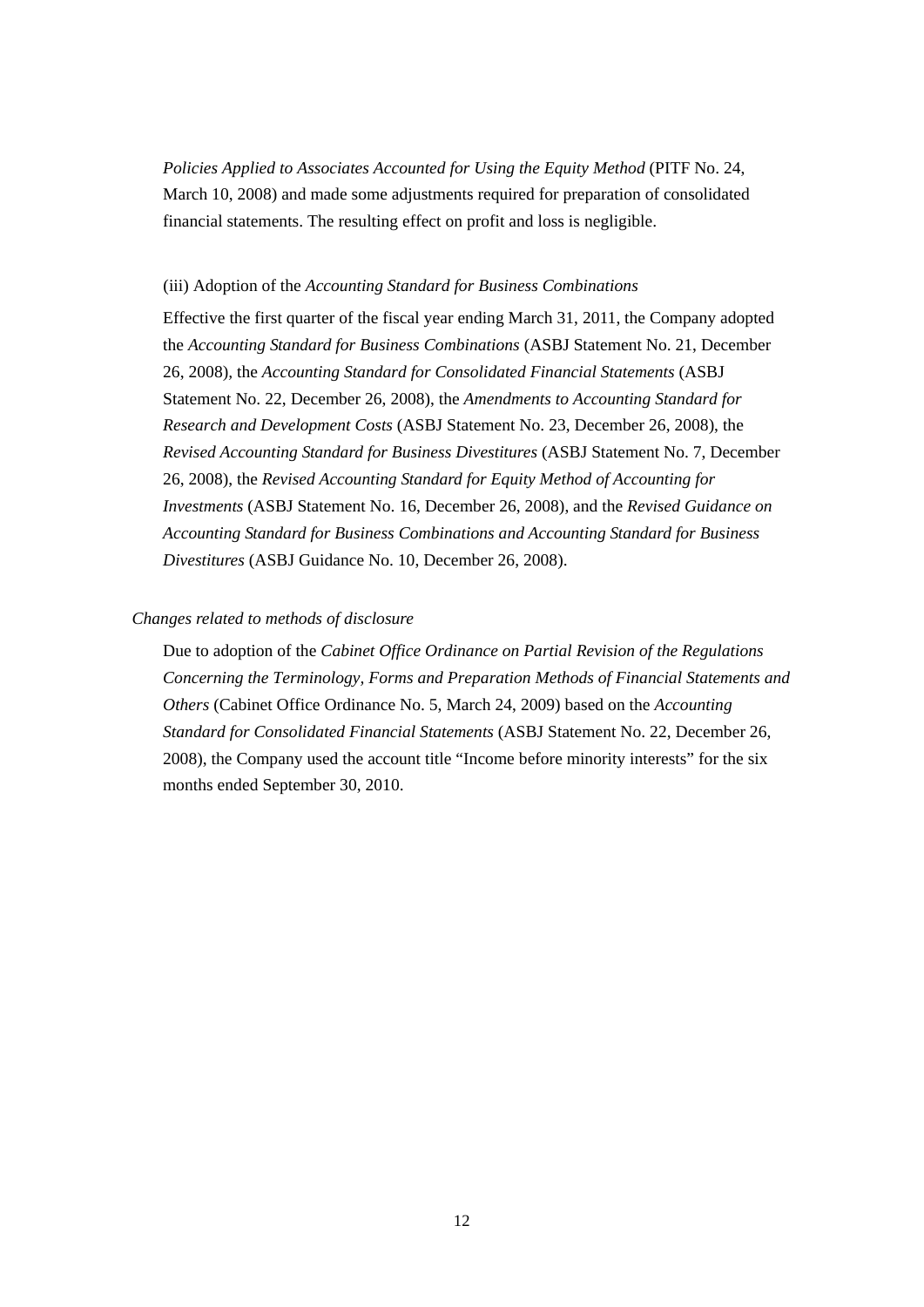## **3. Consolidated Financial Statements**

# **(1) Consolidated Balance Sheets**

|                                                          | Millions of yen      |                      |
|----------------------------------------------------------|----------------------|----------------------|
|                                                          | Six months ended     | As of                |
|                                                          | September 30, 2010   | March 31, 2010       |
| <b>Assets</b>                                            |                      |                      |
| Current assets                                           |                      |                      |
| Cash on hand and in banks                                | 35,201               | 34,745               |
| Trade receivables                                        | 356,320              | 400,264              |
| Merchandise and finished products                        | 43,535               | 56,807               |
| Work in process                                          | 305,507              | 281,023              |
| Raw materials and supplies                               | 78,385               | 80,392               |
| Other current assets                                     | 79,822               | 80,868               |
| Allowance for doubtful receivables                       | (2,504)              | (2,424)              |
| Total current assets                                     | 896,269              | 931,678              |
| <b>Fixed assets</b>                                      |                      |                      |
| Net property, plant and equipment                        | 282,122              | 284,407              |
| Intangible assets                                        |                      |                      |
| Goodwill                                                 | 746                  | 866                  |
| Other                                                    | 19,170               | 19,852               |
| Total intangible assets                                  | 19,916               | 20,718               |
| Investments and other assets                             |                      |                      |
| Other                                                    | 121,593              | 116,905              |
| Allowance for doubtful receivables                       | (966)                | (1,270)              |
| Total investments and other assets<br>Total fixed assets | 120,627              | 115,635              |
| <b>Total assets</b>                                      | 422,666<br>1,318,935 | 420,761<br>1,352,439 |
|                                                          |                      |                      |
|                                                          |                      |                      |
| <b>Liabilities</b><br><b>Current liabilities</b>         |                      |                      |
|                                                          | 279,713              |                      |
| Trade payables<br>Short-term debt                        | 104,104              | 302,739<br>125,614   |
|                                                          | 8,943                | 4,833                |
| Income taxes payable<br><b>Accrued bonuses</b>           | 14,867               | 14,202               |
| Provision for losses on construction contracts           | 23,736               | 17,991               |
| Other provisions                                         | 14,235               | 18,910               |
| Advances from customers                                  | 96,361               | 99,532               |
| Other                                                    | 104,164              | 109,098              |
| Total current liabilities                                |                      |                      |
|                                                          | 646,125              | 692,923              |
| Long-term liabilities                                    |                      |                      |
| Bonds payable                                            | 60,000               | 60,513               |
| Long-term debt                                           | 220,789              | 209,360              |
| Employees' retirement and severance benefits             | 85,040               | 89,240               |
| Other provisions                                         | 10,540               | 10,419               |
| Other                                                    | 9,415                | 6,929                |
| Total long-term liabilities                              | 385,785              | 376,463              |
| <b>Total liabilities</b>                                 | 1,031,911            | 1,069,386            |
|                                                          |                      |                      |
| <b>Net assets</b>                                        |                      |                      |
| Shareholders' equity                                     |                      |                      |
| Common stock                                             | 104,328              | 104,328              |
| Capital surplus                                          | 54,242               | 54,275               |
| Retained earnings                                        | 145,047              | 137,689              |
| Treasury stock                                           | (30)                 | (552)                |
| Total shareholders' equity                               | 303,587              | 295,741              |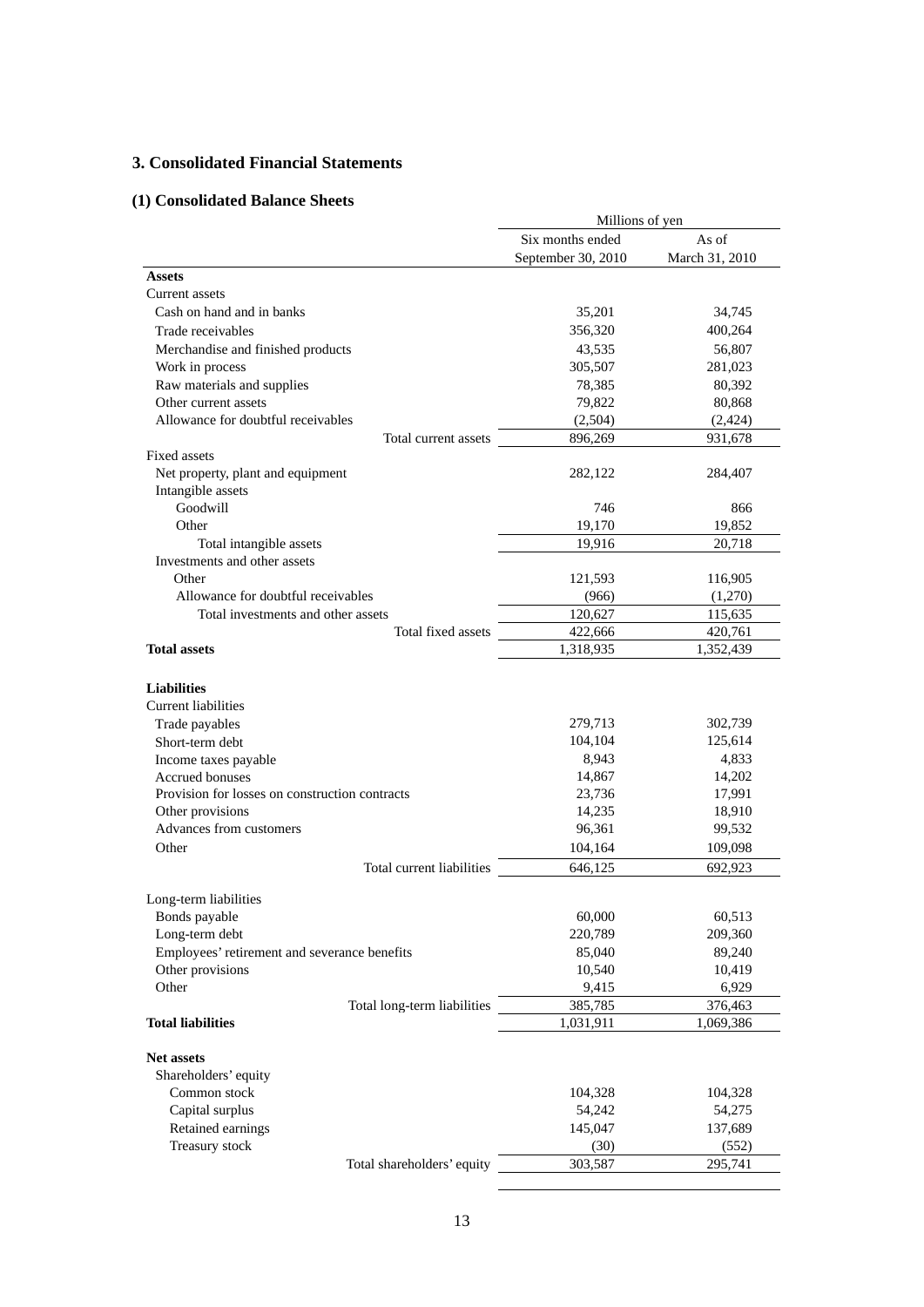| Valuation and translation adjustments       |           |           |
|---------------------------------------------|-----------|-----------|
| Net unrealized gains (losses) on securities | 3,612     | 5,305     |
| Gains (losses) on hedging items             | (714)     | (162)     |
| Foreign currency translation adjustment     | (28, 415) | (23, 803) |
| Total valuation and translation adjustments | (24,089)  | (18,659)  |
| Minority interests                          | 7.526     | 5,972     |
| <b>Total net assets</b>                     | 287,024   | 283,053   |
| <b>Total net assets and liabilities</b>     | 1,318,935 | 1.352.439 |
|                                             |           |           |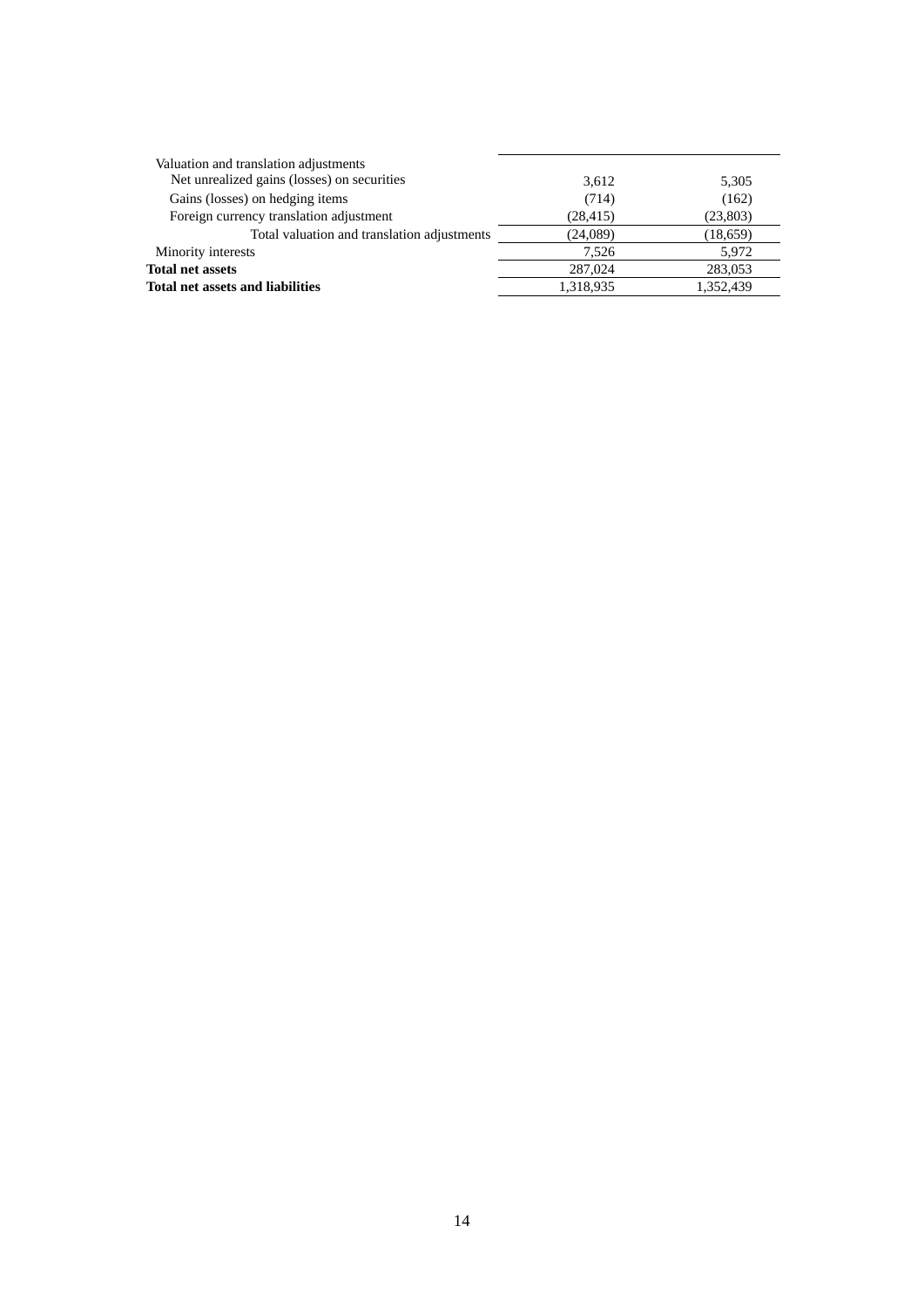## **(2) Consolidated Statements of Income**

| Consonuateu biatements of Income                                                          | Millions of yen                        |                                        |  |  |
|-------------------------------------------------------------------------------------------|----------------------------------------|----------------------------------------|--|--|
|                                                                                           | Six months ended<br>September 30, 2009 | Six months ended<br>September 30, 2010 |  |  |
| Net sales                                                                                 | 516,053                                | 571,708                                |  |  |
| Cost of sales                                                                             | 448,226                                | 481,156                                |  |  |
| Gross profit                                                                              | 67,827                                 | 90,551                                 |  |  |
| Selling, general and administrative expenses                                              |                                        |                                        |  |  |
| Salaries and benefits                                                                     | 19,975                                 | 19,533                                 |  |  |
| R&D expenses                                                                              | 17,213                                 | 16,007                                 |  |  |
| Other                                                                                     | 36,805                                 | 34,105                                 |  |  |
| Total selling, general and administrative expenses                                        | 73,994                                 | 69,647                                 |  |  |
| Operating income (loss)                                                                   | (6,167)                                | 20,904                                 |  |  |
| Non-operating income                                                                      |                                        |                                        |  |  |
| Interest income                                                                           | 1,651                                  | 945                                    |  |  |
| Dividend income                                                                           | 434                                    | 366                                    |  |  |
| Equity in income of non-consolidated subsidiaries and affiliates                          | 2,582                                  | 4,875                                  |  |  |
| Foreign exchange gain, net                                                                | 3,277                                  |                                        |  |  |
| Other                                                                                     | 2,917                                  | 2,424                                  |  |  |
| Total non-operating income                                                                | 10,864                                 | 8,610                                  |  |  |
| Non-operating expenses                                                                    |                                        |                                        |  |  |
| Interest expense                                                                          | 2,848                                  | 2,435                                  |  |  |
| Foreign exchange loss, net                                                                |                                        | 1,963                                  |  |  |
| Loss on valuation of securities                                                           |                                        | 1,715                                  |  |  |
| Other                                                                                     | 3,071                                  | 2,150                                  |  |  |
| Total non-operating expenses                                                              | 5,920                                  | 8,265                                  |  |  |
| Recurring profit (loss)                                                                   | (1,223)                                | 21,249                                 |  |  |
| Extraordinary income                                                                      |                                        |                                        |  |  |
| Reversal of provision for environmental measures                                          | 1,212                                  |                                        |  |  |
| Total extraordinary income                                                                | 1,212                                  |                                        |  |  |
| <b>Extraordinary losses</b>                                                               |                                        |                                        |  |  |
| Loss on adjustment for changes of accounting standard for asset<br>retirement obligations |                                        | 280                                    |  |  |
| Provision for doubtful accounts of affiliates                                             |                                        | 256                                    |  |  |
| Provision for losses on damages suit                                                      | 6,983                                  |                                        |  |  |
| Total extraordinary losses                                                                | 6,983                                  | 536                                    |  |  |
| Income (loss) before income taxes and minority interests                                  | (6,994)                                | 20,712                                 |  |  |
| Income taxes                                                                              | (1,043)                                | 7,434                                  |  |  |
| Income before minority interests                                                          |                                        | 13,278                                 |  |  |
| Minority interests in net income of consolidated subsidiaries                             | 343                                    | 943                                    |  |  |
| Net income (loss)                                                                         | (6,294)                                | 12,334                                 |  |  |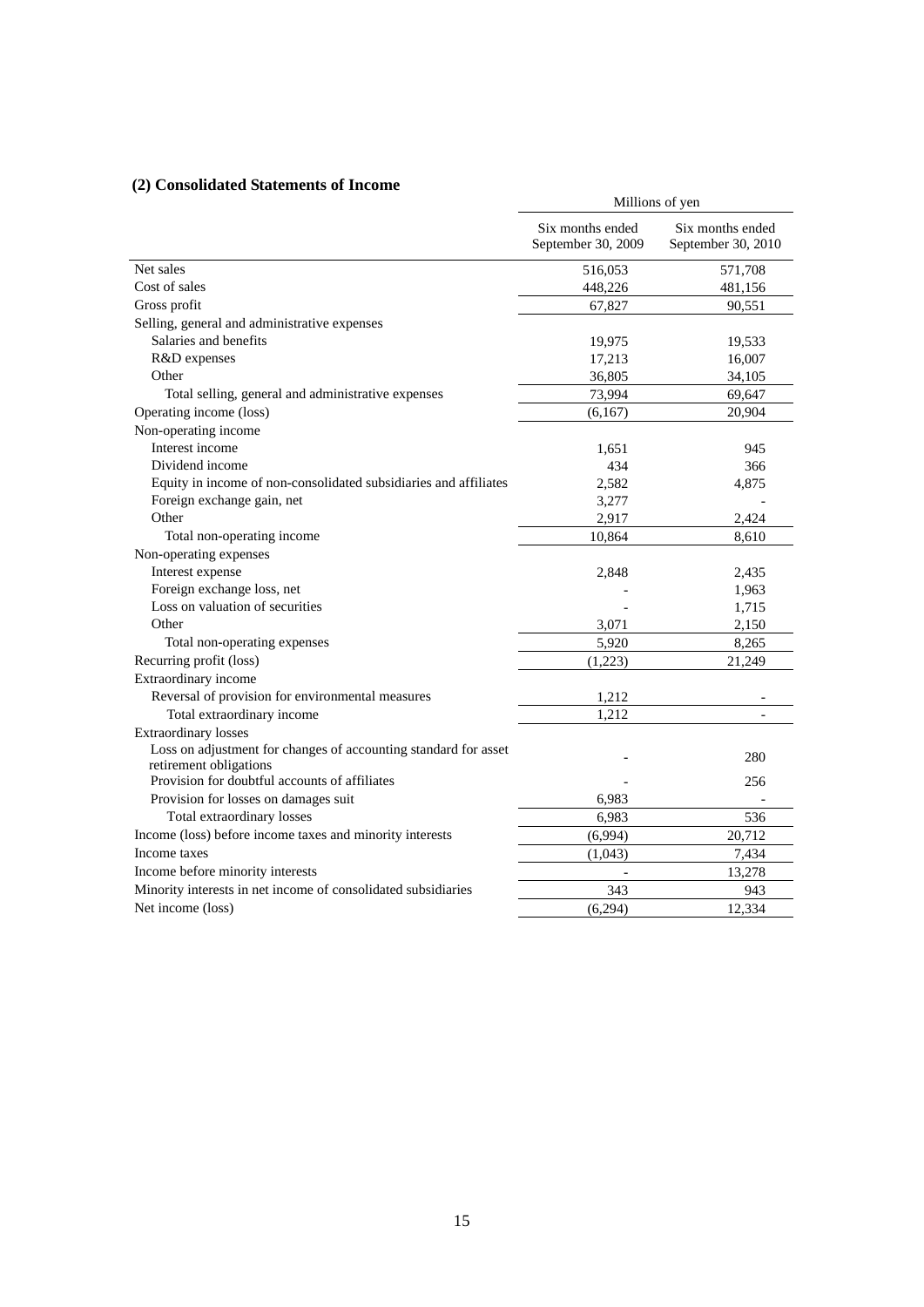## **(3) Consolidated Cash Flow Statement**

|                                                                                                               | Millions of yen  |                  |  |
|---------------------------------------------------------------------------------------------------------------|------------------|------------------|--|
|                                                                                                               | Six months ended | Six months ended |  |
|                                                                                                               | September 30,    | September 30,    |  |
|                                                                                                               | 2009             | 2010             |  |
| Cash flow from operating activities                                                                           |                  |                  |  |
| Income (loss) before income taxes and minority interests                                                      | (6,994)          | 20,712           |  |
| Depreciation and amortization                                                                                 | 23,556           | 23,348           |  |
| Increase (decrease) in provisions                                                                             | 1,289            | (1,629)          |  |
| Interest and dividend income                                                                                  | (2,086)          | (1,311)          |  |
| Interest expense                                                                                              | 2,848            | 2,435            |  |
| (Gain) loss on valuation of securities                                                                        |                  | 1,715            |  |
| Investment (gain) loss on equity method                                                                       | (2,582)          | (4,875)          |  |
| (Gain) loss on sale and disposal of property, plant, and equipment                                            | 322              |                  |  |
| (Increase) decrease in trade receivables                                                                      | 64,575           | 58,874           |  |
| (Increase) decrease in inventories                                                                            | (6, 842)         | (15,666)         |  |
| Increase (decrease) in trade payables                                                                         | (80, 247)        | (14, 662)        |  |
| Increase (decrease) in advances from customers                                                                | 1,915            | (361)            |  |
| Other                                                                                                         | (11,762)         | (13,061)         |  |
| Subtotal                                                                                                      | (16,008)         | 55,518           |  |
| Cash received for interest and dividends                                                                      | 2,354            | 1,298            |  |
| Cash paid for interest                                                                                        | (2,661)          | (2, 440)         |  |
| Cash paid for income taxes                                                                                    | (8,910)          | (6,207)          |  |
| Net cash provided by operating activities                                                                     | (25, 226)        | 48,168           |  |
| Cash flow from investing activities                                                                           |                  |                  |  |
| Acquisition of property, plant and equipment and intangible assets                                            | (36, 141)        | (25, 854)        |  |
| Proceeds from sale of property, plant and equipment and intangible<br>assets                                  | 381              | 402              |  |
| Acquisition of investments in securities                                                                      | (102)            | (28)             |  |
|                                                                                                               | 10               |                  |  |
| Proceeds from sale of investments in securities                                                               | (1, 331)         | 0                |  |
| Acquisition of investments in subsidiaries of affiliate<br>(Increase) decrease in short-term loans receivable | 160              | 16               |  |
|                                                                                                               |                  |                  |  |
| Additions to long-term loans receivable                                                                       | (55)<br>71       | (10)<br>50       |  |
| Proceeds from collection of long-term loans receivable<br>Other                                               | 537              | (740)            |  |
|                                                                                                               | (36, 470)        | (26, 164)        |  |
| Net cash used for investing activities                                                                        |                  |                  |  |
| Cash flow from financing activities                                                                           |                  |                  |  |
| Increase (decrease) in short-term debt                                                                        | 6,921            | (47, 923)        |  |
| Proceeds from long-term debt                                                                                  | 69,500           | 15,580           |  |
| Repayment of long-term debt                                                                                   | (4, 418)         | (3,516)          |  |
| Proceeds from issuance of bonds                                                                               |                  | 20,000           |  |
| Redemption of bonds payable                                                                                   | (10,000)         |                  |  |
| Acquisition of treasury stock                                                                                 | (6)              | (5)              |  |
| Proceeds from stock issuance to minority shareholders                                                         |                  | 1,209            |  |
| Cash dividends paid                                                                                           | (4,986)          | (4,985)          |  |
| Cash dividends paid to minority interests                                                                     | (426)            | (418)            |  |
| Other                                                                                                         | (19)             | (37)             |  |
| Net cash provided by financing activities                                                                     | 56,564           | (20,096)         |  |
| Effect of exchange rate changes                                                                               | (1,629)          | (2,244)          |  |
| Increase (decrease) in cash and cash equivalents                                                              | (6,762)          | (336)            |  |
| Cash and cash equivalents at beginning of period                                                              | 31,413           | 34,137           |  |
| Cash and cash equivalents at end of period                                                                    | 24,651           | 33,800           |  |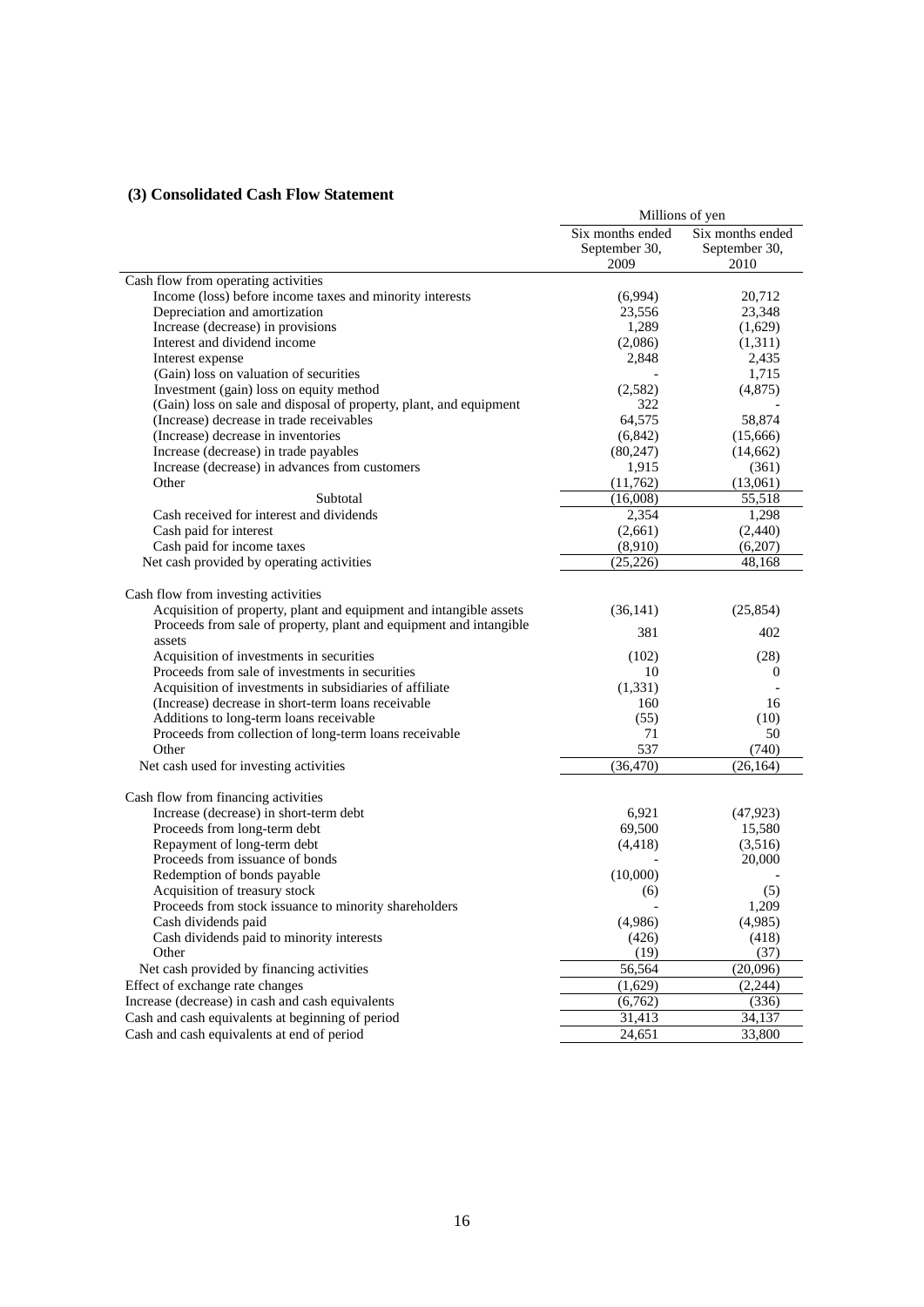## **(4) Notes on the going-concern assumption**

Not applicable

## **(5) Segment information**

## **1) Information by industry segment**

Six months ended September 30, 2009 (April 1, 2009 – September 30, 2009)

|                                    |                |                       |             | Millions of yen            |
|------------------------------------|----------------|-----------------------|-------------|----------------------------|
|                                    | External sales | Intersegment<br>sales | Total sales | Operating<br>income (loss) |
| Shipbuilding                       | 65,261         | 857                   | 66,118      | 1,433                      |
| <b>Rolling Stock</b>               | 80,142         | 578                   | 80,720      | 3,273                      |
| Aerospace                          | 73,322         | 1,097                 | 74.419      | 2,646                      |
| Gas Turbines & Machinery           | 83,446         | 9,800                 | 93,247      | 638                        |
| Plant & Infrastructure Engineering | 35,745         | 3,990                 | 39,736      | 1,098                      |
| Consumer Products & Machinery      | 106,252        | 1,179                 | 107,432     | (16,609)                   |
| <b>Hydraulic Machinery</b>         | 29,006         | 3,620                 | 32,626      | 1,991                      |
| Other                              | 42,876         | 15,351                | 58,227      | (311)                      |
| Total                              | 516,053        | 36,476                | 552,529     | (5,839)                    |
| Eliminations/corporation           |                | (36, 476)             | (36, 476)   | (328)                      |
| Consolidated total                 | 516,053        |                       | 516,053     | (6,167)                    |

#### Notes: 1. Method of segmentation

Business segmentation is based on the categorization used by management.

| Industry segment           | Major products                                                           |
|----------------------------|--------------------------------------------------------------------------|
| Shipbuilding               | Ships and vessels                                                        |
| <b>Rolling Stock</b>       | Rolling stock, snow plows, crushers                                      |
| Aerospace                  | Aircraft                                                                 |
| Gas Turbines $\&$          |                                                                          |
| Machinery                  | Jet engines, general-purpose gas turbine generators, prime movers        |
| Plant & Infrastructure     |                                                                          |
| Engineering                | Industrial equipment, boilers, environmental equipment, steel structures |
| Consumer Products &        | Motorcycles, personal watercraft, all-terrain vehicles (ATV), utility    |
| Machinery                  | vehicles, general-purpose gasoline engines, industrial robots            |
| <b>Hydraulic Machinery</b> | Industrial hydraulic products                                            |
|                            | Construction machinery, commercial activities, sales/order agency and    |
| Other                      | intermediary activities, administration of welfare facilities            |

### 2. Major products by industry segment

#### 3. Change in method of segmentation

In October 2008, the Company, Hitachi Construction Machinery Co., Ltd., and TCM Corporation reached an agreement on forming an alliance with respect to their wheel loader businesses. The alliance is to involve (i) joint research and development and (ii) a spin-off of the Company's wheel loader operation into a newly created subsidiary of the Company, and Hitachi's investment in that subsidiary.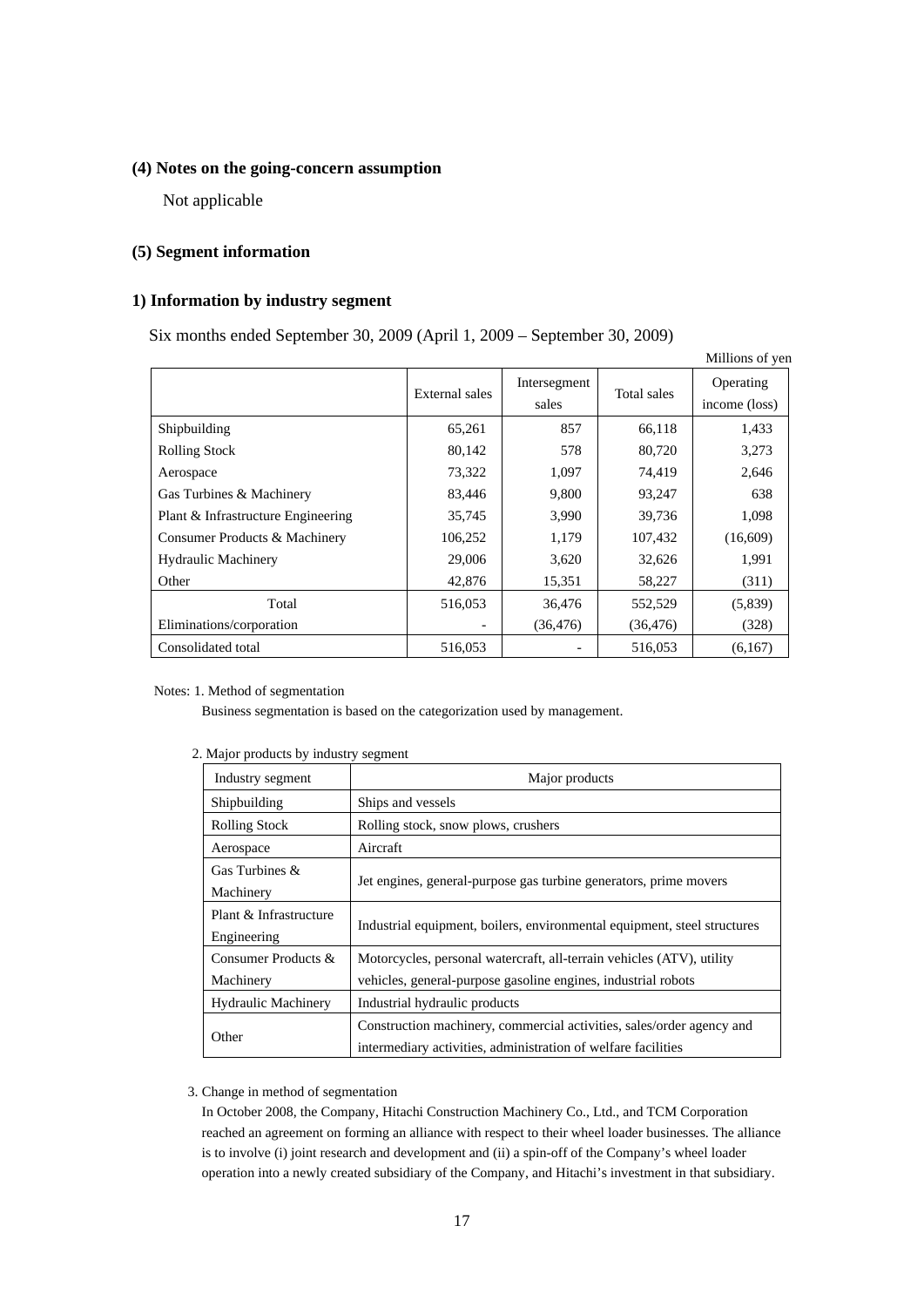In accord with the agreement, the construction machinery business was spun-off in April 2009 and succeeded by the Company's subsidiary, KCM Corporation. As a result, said business's relationship with the Rolling Stock & Construction Machinery segment was weakened, and effective the first quarter of the fiscal year ending March 31, 2010, it was therefore shifted from the Rolling Stock & Construction Machinery segment to the Other segment.

Due to this change, compared with what they would have been under the previous method, net sales for the six months ended September 30, 2009, in the Rolling Stock segment was 7,997 million yen lower (including 8,198 million yen of external sales) and in the Other segment, 7,882 million yen higher (including 8,198 million yen of external sales). By the same comparison, operating income in the Rolling Stock segment was 1,441 million yen higher and operating loss in the Other segment, 1,441 million yen higher.

4. Change in accounting standard for construction revenue and cost

The Company previously used the percentage-of-completion method for accounting of revenues associated mainly with construction contracts with a contract amount of three billion yen or more and a construction period of over one year, and other construction works were accounted for with the completed-contract method. Effective the first quarter of the fiscal year ending March 31, 2010, however, in conjunction with adoption of the *Accounting Standard for Construction Contracts* (ASBJ Statement No.15, December 27, 2007) and its accompanying *Guidance on Accounting Standard for Construction Contracts* (ASBJ Guidance No.18, December 27, 2007), the percentage-of-completion method was applied to construction contracts that were started during the first quarter ended June 30, 2009, for which certain elements were determinable with certainty at the end of the second quarter. The percentage of completion is estimated with the proportion-of-cost method, under which the percentage of construction completed during the period is calculated as the ratio of the construction cost incurred during that period relative to the total construction cost. The completed-contract method was applied to other works.

Due to this change, net sales for the six months ended September 30, 2009, in the Shipbuilding segment was 2,201 million yen higher; in the Gas Turbines & Machinery segment, 1,199 million yen higher; and in the Plant & Infrastructure Engineering segment, 211 million yen higher. Also due to the change, operating income in the Shipbuilding segment was 90 million yen higher; in the Gas Turbines & Machinery segment, 150 million yen higher; and in the Plant & Infrastructure Engineering segment, 52 million yen higher.

|                        |                |                       |             | Millions of yen            |
|------------------------|----------------|-----------------------|-------------|----------------------------|
|                        | External sales | Intersegment<br>sales | Total sales | Operating<br>income (loss) |
| Japan                  | 392,484        | 67,195                | 459,679     | (6, 547)                   |
| North America          | 66,935         | 8,531                 | 75,467      | (2,171)                    |
| Europe                 | 33,700         | 887                   | 34,588      | 929                        |
| Asia                   | 19,299         | 22,845                | 42,145      | 3,337                      |
| Other areas            | 3,633          | 85                    | 3,718       | 49                         |
| Total                  | 516,053        | 99,545                | 615,599     | (4,402)                    |
| Eliminations/corporate | -              | (99, 545)             | (99, 545)   | (1,765)                    |
| Consolidated total     | 516,053        |                       | 516.053     | (6,167)                    |

### **2) Information by geographic area**

Six months ended September 30, 2009 (April 1, 2009 – September 30, 2009)

Notes: 1. Classification method of geographic segment: by geographic proximity

2. Major countries or regions in each segment other than Japan: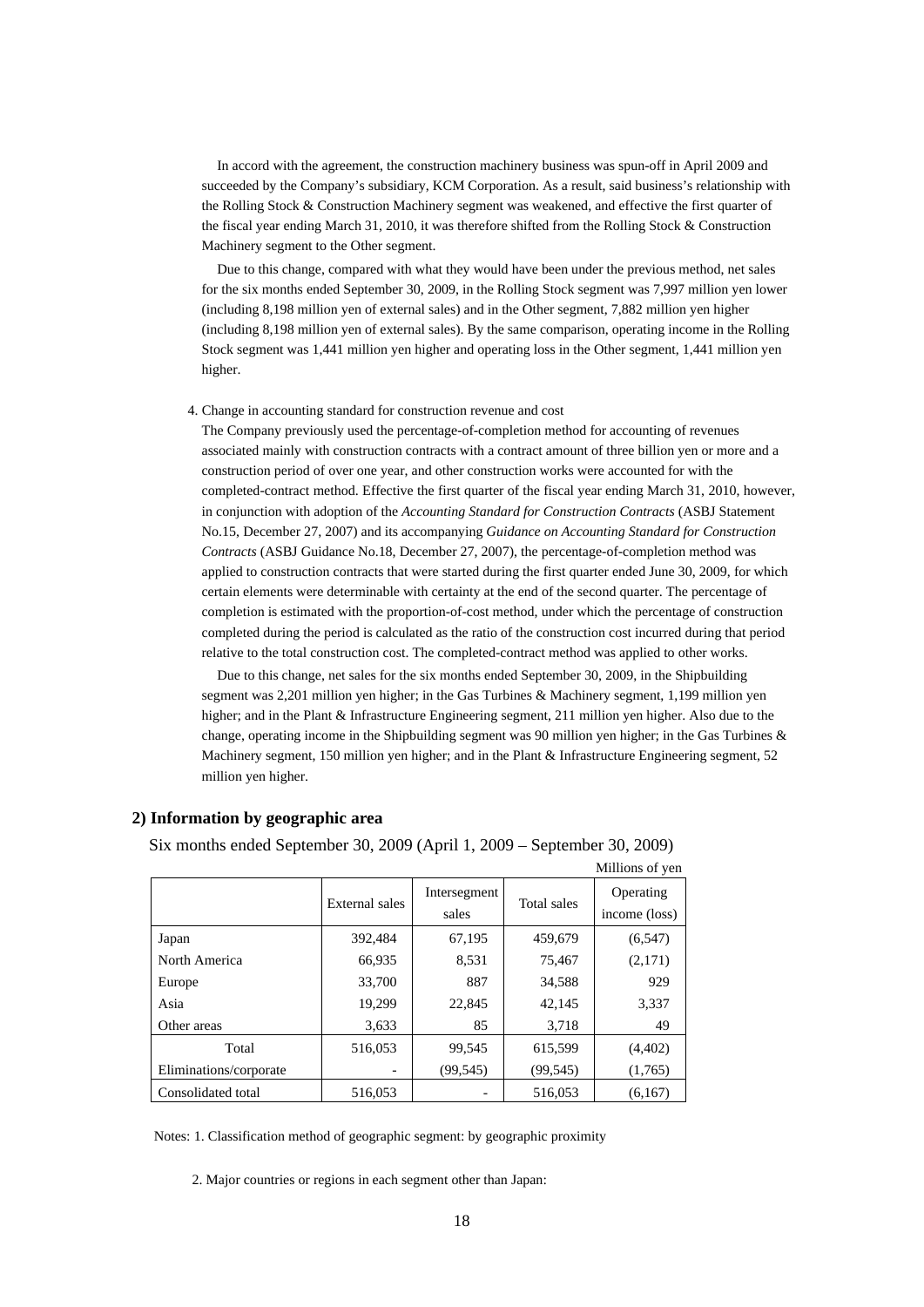| North America | The U.S.A. and Canada                               |
|---------------|-----------------------------------------------------|
| Europe        | The Netherlands, the United Kingdom,<br>and Germany |
| Asia          | Thailand, Indonesia, the Philippines, and Korea     |
| Other areas   | Australia and Brazil                                |

#### 3. Change in accounting standard for construction revenue and cost

The Company previously used the percentage-of-completion method for accounting of revenues associated mainly with construction contracts with a contract amount of three billion yen or more and a construction period of over one year, and other construction works were accounted for with the completed-contract method. Effective the first quarter of the fiscal year ending March 31, 2010, however, in conjunction with adoption of the *Accounting Standard for Construction Contracts* (ASBJ Statement No.15, December 27, 2007) and its accompanying *Guidance on Accounting Standard for Construction Contracts* (ASBJ Guidance No.18, December 27, 2007), the percentage-of-completion method was applied to construction contracts initiated during the first quarter ended June 30, 2009, for which certain elements were determinable with certainty at the end of the second quarter. The percentage of completion is estimated with the proportion-of-cost method, under which the percentage of construction completed during the period is calculated as the ratio of the construction cost incurred during that period relative to the total construction cost. The completed-contract method was applied to other works.

Due to this change, net sales for the six months ended September 30, 2009, in Japan was 3,612 million yen higher, while operating loss in Japan was 293 million yen lower.

#### **3) Overseas sales**

Six months ended September 30, 2009 (April 1, 2009 – September 30, 2009)

|               |                |                        | Millions of yen                                      |
|---------------|----------------|------------------------|------------------------------------------------------|
|               | Overseas sales | Consolidated net sales | Ratio of overseas sales to<br>consolidated sales (%) |
| North America | 108,843        |                        | 21.0                                                 |
| Europe        | 43,738         |                        | 8.4                                                  |
| Asia          | 74,718         |                        | 14.4                                                 |
| Other areas   | 45,446         |                        | 8.8                                                  |
| Total         | 272,746        | 516,053                | 52.8                                                 |

Notes: 1. "Overseas sales" includes sales by the Company and its consolidated subsidiaries to the countries and regions other than Japan.

- 2. Classification method of geographic segment: by geographic proximity
- 3. Major countries or regions in each segment:

| North America | The U.S.A. and Canada                                           |
|---------------|-----------------------------------------------------------------|
| Europe        | The United Kingdom, Germany, France, Italy, and the Netherlands |
| Asia          | China, Taiwan, the Philippines, Indonesia, and Korea            |
| Other areas   | Panama, Australia and Brazil                                    |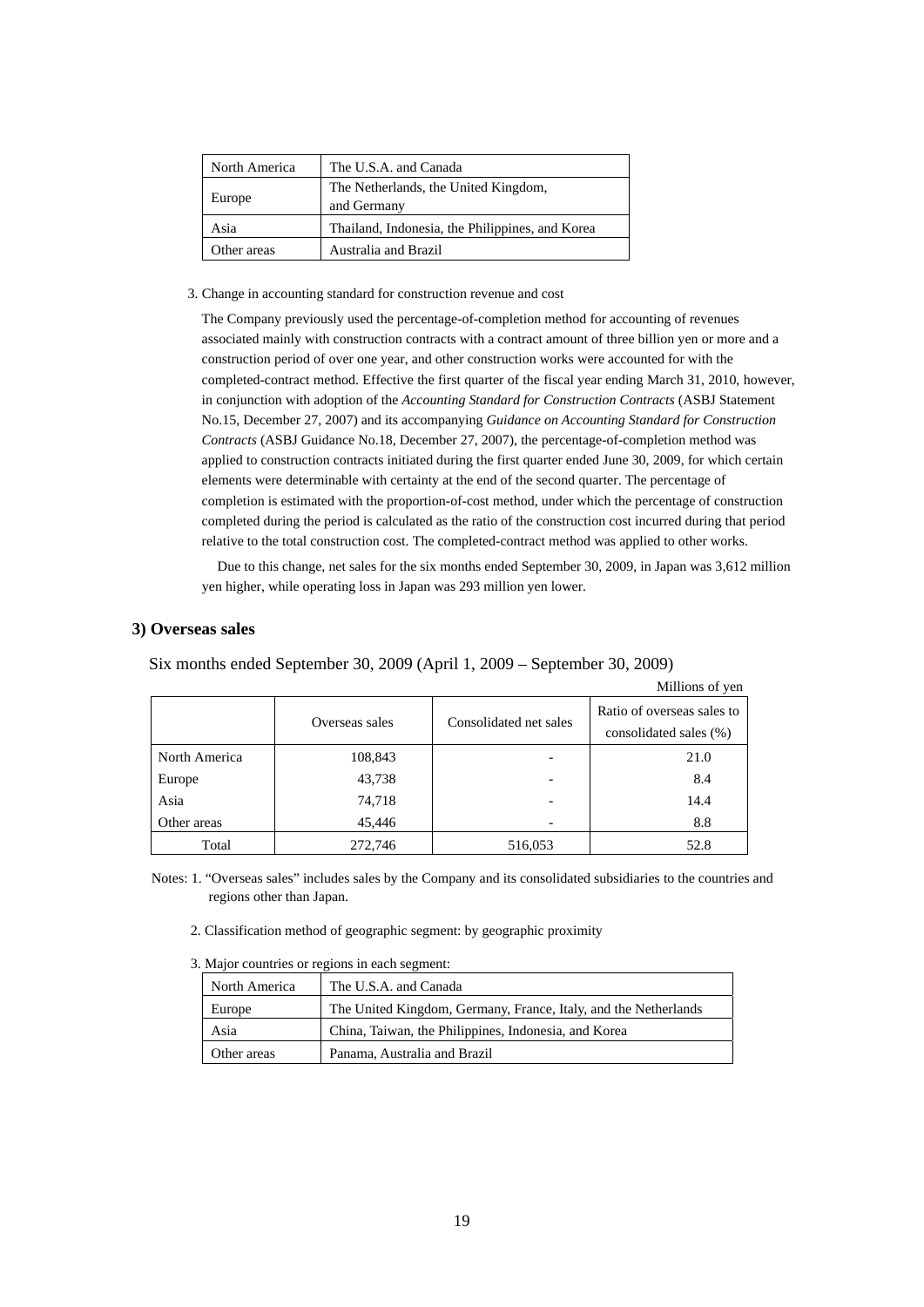## **Segment Information**

## **1. Overview of reportable segments**

The Company's reportable segments are components of the company about which separate financial information is available. These segments are subject to periodic reviews by the Company's board of directors to decide how to allocate resources and assess performance. The Company's operations are divided into internal companies based on product categories. Certain authority is delegated to each of the internal companies, based on which they conduct businesses in Japan and overseas. The Company's operations are therefore segmented based on each internal company's product categories. The Company's eight reportable segments are the Ship & Offshore Structure segment, the Rolling Stock segment, the Aerospace segment, the Gas Turbine & Machinery segment, the Plant & Infrastructure segment, the Motorcycle & Engine segment, the Precision Machinery segment, and the Other segment.

In conjunction with its October 2010 organizational restructuring, the Group renamed its Shipbuilding segment the Ship & Offshore Structure segment.

| Industry segment             | Major products                                                                                                                                                         |
|------------------------------|------------------------------------------------------------------------------------------------------------------------------------------------------------------------|
| Ship & Offshore<br>Structure | Construction and sale of ships and other vessels, etc.                                                                                                                 |
| <b>Rolling Stock</b>         | Production and sale of rolling stock, snow plows, etc.                                                                                                                 |
| Aerospace                    | Production and sale of aircraft, etc.                                                                                                                                  |
| Gas Turbine &<br>Machinery   | Production and sale of jet engines, general-purpose gas turbine<br>generators, prime movers, etc.                                                                      |
| Plant & Infrastructure       | Production and sale of industrial equipment, boilers, environmental<br>equipment, steel structures, crushers, etc.                                                     |
| Motorcycle & Engine          | Production and sale of motorcycles, personal watercraft, all-terrain<br>vehicles (ATV), utility vehicles, general-purpose gasoline engines, etc.                       |
| <b>Precision Machinery</b>   | Production and sale of industrial hydraulic products, industrial robots, etc.                                                                                          |
| Other                        | Production and sale of construction machinery, commercial activities,<br>sales/order agency and intermediary activities, administration of welfare<br>facilities, etc. |

Main segment businesses are listed below.

## **2. Sales and income (loss) by reportable segment**

Six months ended September 30, 2010 (April 1, 2010 – September 30, 2010)

| A monthly ended beptenhed 50, 2010 (Tipm 1, 2010 – beptenhed 50, 2010) |                |                       |             | Millions of yen            |
|------------------------------------------------------------------------|----------------|-----------------------|-------------|----------------------------|
|                                                                        | External sales | Intersegment<br>sales | Total sales | Operating<br>income (loss) |
| Ship & Offshore Structure                                              | 61,253         | 1,107                 | 62,360      | 2,063                      |
| <b>Rolling Stock</b>                                                   | 63,018         | 384                   | 63,402      | 3,436                      |
| Aerospace                                                              | 83,070         | 840                   | 83.910      | (1,138)                    |
| Gas Turbine & Machinery                                                | 99,264         | 10,527                | 109,792     | 6,166                      |
| Plant & Infrastructure                                                 | 38,867         | 6.130                 | 44.998      | 3.537                      |
| Motorcycle & Engine                                                    | 113,247        | 572                   | 113,820     | (1,175)                    |
| <b>Precision Machinery</b>                                             | 60.988         | 6.150                 | 67,138      | 8,610                      |
| Other                                                                  | 51,997         | 15,056                | 67,054      | 938                        |
| Reportable segment total                                               | 571,708        | 40.769                | 612,477     | 22,440                     |
| Adjustments*1                                                          |                | (40,769)              | (40.769)    | (1, 536)                   |
| Consolidated total                                                     | 571.708        |                       | 571.708     | 20.904                     |

Notes:

1. Breakdown of adjustments:

Millions of yen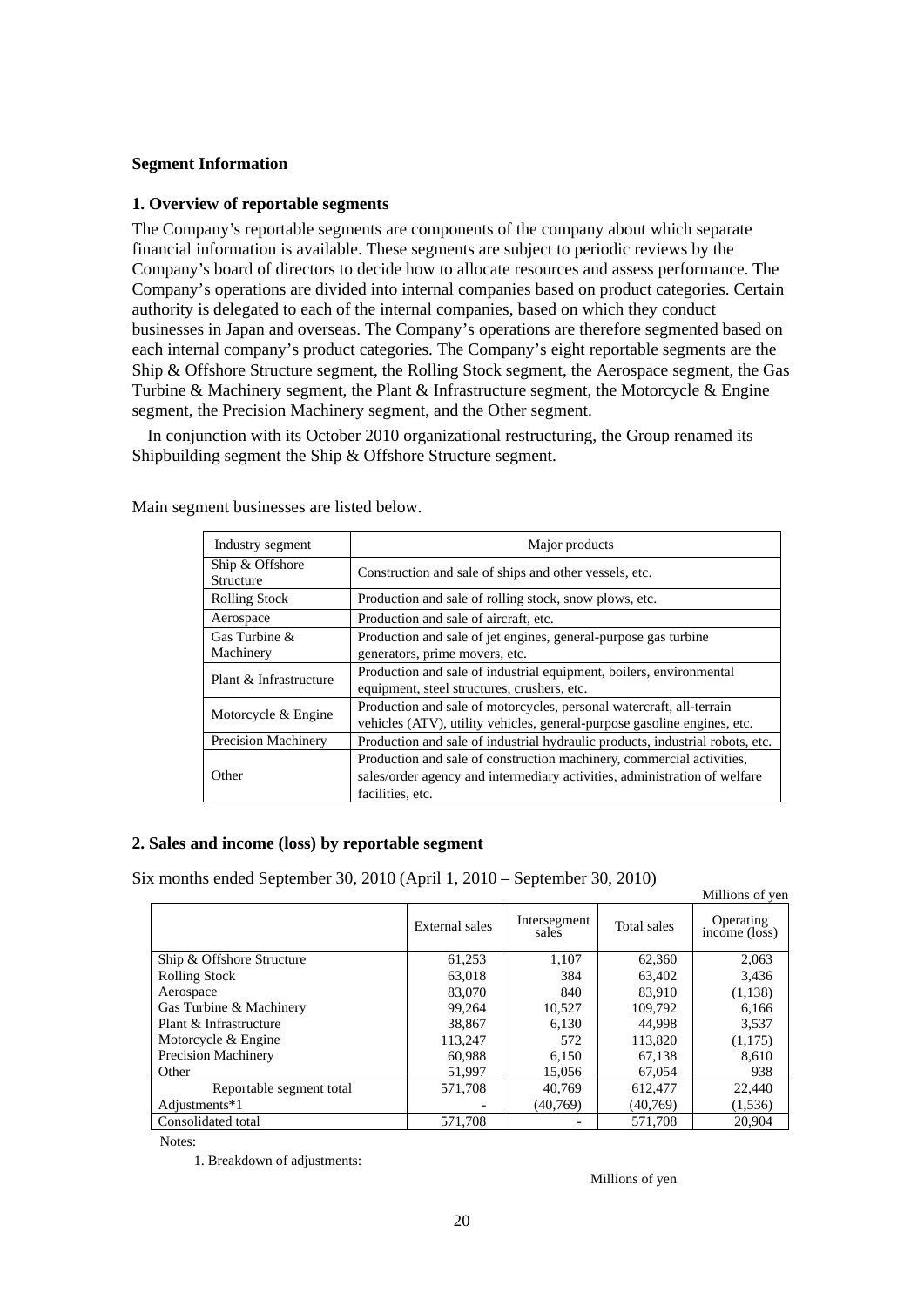| Income                        | Amount  |
|-------------------------------|---------|
| Intersegment sales eliminated |         |
| Corporate expenses*           | (1,603) |
| Total                         | (1,536) |

\*Corporate expenses represent expenses not attributable to reportable segments such as selling, general and administrative expenses.

2. Segment income adjustments are based on operating income reported on the quarterly consolidated statements of income for the corresponding period.

## **3. Impairment loss on fixed assets and goodwill by reportable segment**

Not applicable

## **Additional information**

Effective the first quarter of the fiscal year ending March 31, 2011, the Company adopted the *Revised Accounting Standard for Disclosures about Segments of an Enterprise and Related Information* (ASBJ Statement No. 17, revised March 27, 2009) and its associated *Guidance on the Accounting Standard for Disclosures about Segments of an Enterprise and Related Information* (Guidance No. 20, March 21, 2008).

## **(6) Notes on significant changes in the amount of shareholders' equity**

Not applicable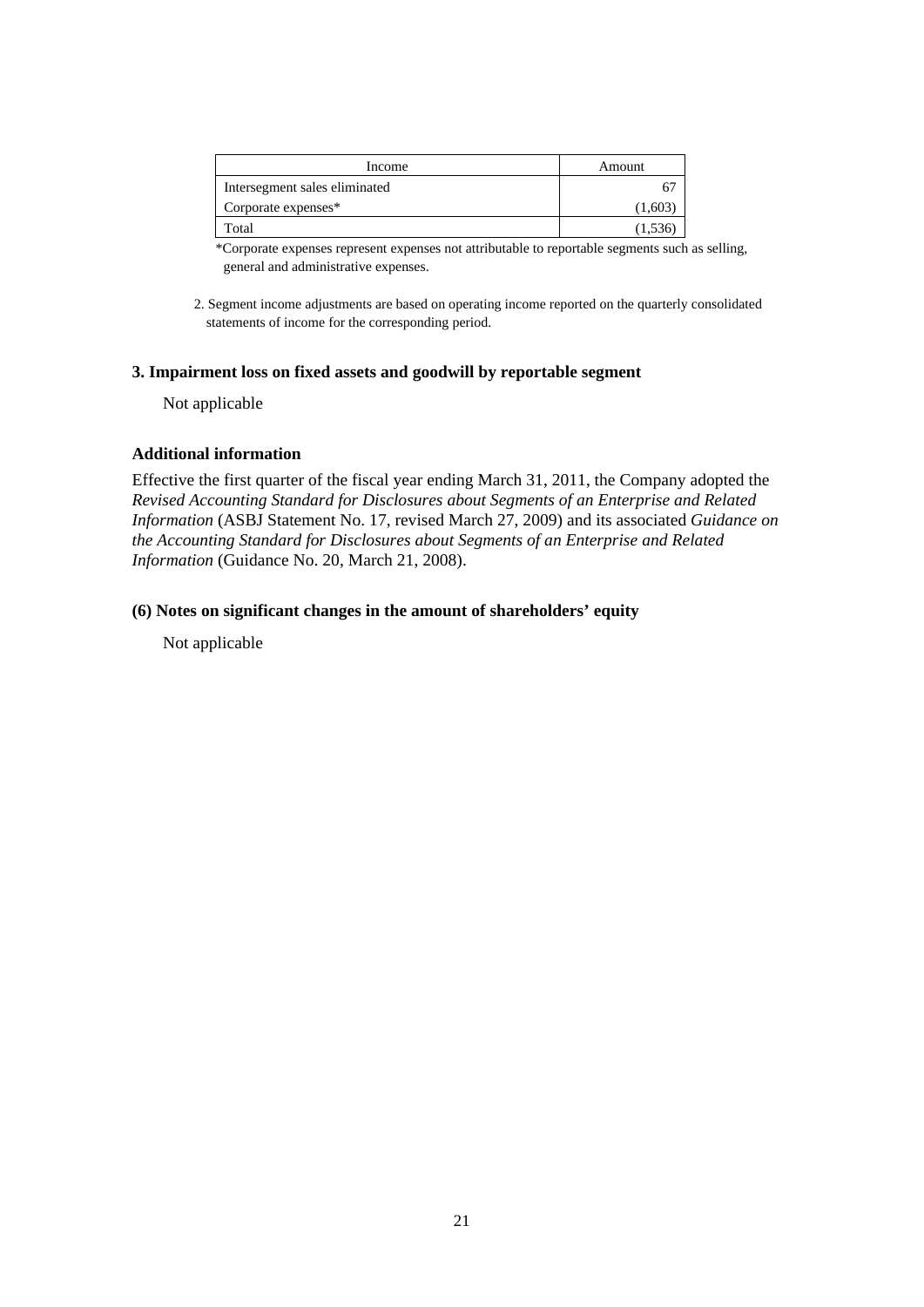## **4. Supplementary information**

### **(1) Orders and sales (consolidated)**

Effective from the first quarter of the fiscal year ending March 31, 2011, the Group adopted the *Revised Accounting Standard for Disclosures about Segments of an Enterprise and Related Information* (ASBJ Statement No.17, March 27, 2009) and its associated *Guidance on the Accounting Standard for Disclosures about Segments of an Enterprise and Related Information* (ASBJ Guidance No.20, March 21, 2009). The Group also changed the name of its Consumer Products & Machinery segment to the Motorcycle & Engine segment and the name of its Hydraulic Machinery segment to the Precision Machinery segment in conjunction with the April 2010 adoption of new industry segmentation for internal reporting. Also effective from April 2010, the crushing machine business was shifted from the Rolling Stock segment to the Plant & Infrastructure segment and the industrial robot business was shifted from the Consumer Products & Machinery segment to the Precision Machinery segment. Additionally, in conjunction with its October 2010 organizational restructuring, the Group renamed its Shipbuilding segment the Ship & Offshore Structure segment.

To reflect this change, orders received, net sales, and order backlog for the six months ended September 30, 2009 and the year ended March 31, 2010 in the table below have been restated based on the newly adopted accounting standard and guidance and the resegmentation of operations.

|                           | Six months ended<br>September 30, 2009 |            | Six months ended<br>September 30, 2010 |            | Year ended March 31,<br>2010 |            |
|---------------------------|----------------------------------------|------------|----------------------------------------|------------|------------------------------|------------|
|                           | million yen                            | % of total | million yen                            | % of total | million yen                  | % of total |
| Ship & Offshore Structure | 2.728                                  | 0.6        | 36,468                                 | 5.9        | 16.128                       | 1.6        |
| <b>Rolling Stock</b>      | 39,587                                 | 9.8        | 117.712                                | 19.1       | 66.269                       | 6.6        |
| Aerospace                 | 46.545                                 | 11.5       | 87.956                                 | 14.3       | 171,380                      | 17.1       |
| Gas Turbine & Machinery   | 99.897                                 | 24.7       | 65,381                                 | 10.6       | 226,228                      | 22.5       |
| Plant & Infrastructure    | 37,528                                 | 9.3        | 77.378                                 | 12.6       | 135,664                      | 13.5       |
| Motorcycle & Engine       | 100.968                                | 25.0       | 113.247                                | 18.4       | 203,084                      | 20.2       |
| Precision Machinery       | 32,820                                 | 8.1        | 68,042                                 | 11.0       | 84.948                       | 8.4        |
| Other                     | 42.952                                 | 10.6       | 47,252                                 | 7.7        | 97,584                       | 9.7        |
| Total                     | 403,029                                | 100.0      | 613.440                                | 100.0      | 1.001.290                    | 100.0      |

### **Orders received**

Note: The Motorcycle & Engine segment's orders received are equal to its net sales as production is based mainly on estimated demand.

#### **Net sales**

|                           | Six months ended<br>September 30, 2009 |            | Six months ended<br>September 30, 2010 |            | Year ended March 31,<br>2010 |            |
|---------------------------|----------------------------------------|------------|----------------------------------------|------------|------------------------------|------------|
|                           | million yen                            | % of total | million yen                            | % of total | million yen                  | % of total |
| Ship & Offshore Structure | 65,261                                 | 12.6       | 61,253                                 | 10.7       | 151,893                      | 12.9       |
| <b>Rolling Stock</b>      | 72,532                                 | 14.0       | 63,018                                 | 11.0       | 150,071                      | 12.7       |
| Aerospace                 | 73,322                                 | 14.2       | 83,070                                 | 14.5       | 188,892                      | 16.1       |
| Gas Turbine & Machinery   | 83,446                                 | 16.1       | 99,264                                 | 17.3       | 191,379                      | 16.3       |
| Plant & Infrastructure    | 43,355                                 | 8.4        | 38,867                                 | 6.7        | 107,580                      | 9.1        |
| Motorcycle & Engine       | 100,968                                | 19.5       | 113,247                                | 19.8       | 203,084                      | 17.3       |
| Precision Machinery       | 34.290                                 | 6.6        | 60,988                                 | 10.6       | 82.715                       | 7.0        |
| Other                     | 42,876                                 | 8.3        | 51.997                                 | 9.0        | 97,855                       | 8.3        |
| Total                     | 516,053                                | 100.0      | 571.708                                | 100.0      | 1.173.473                    | 100.0      |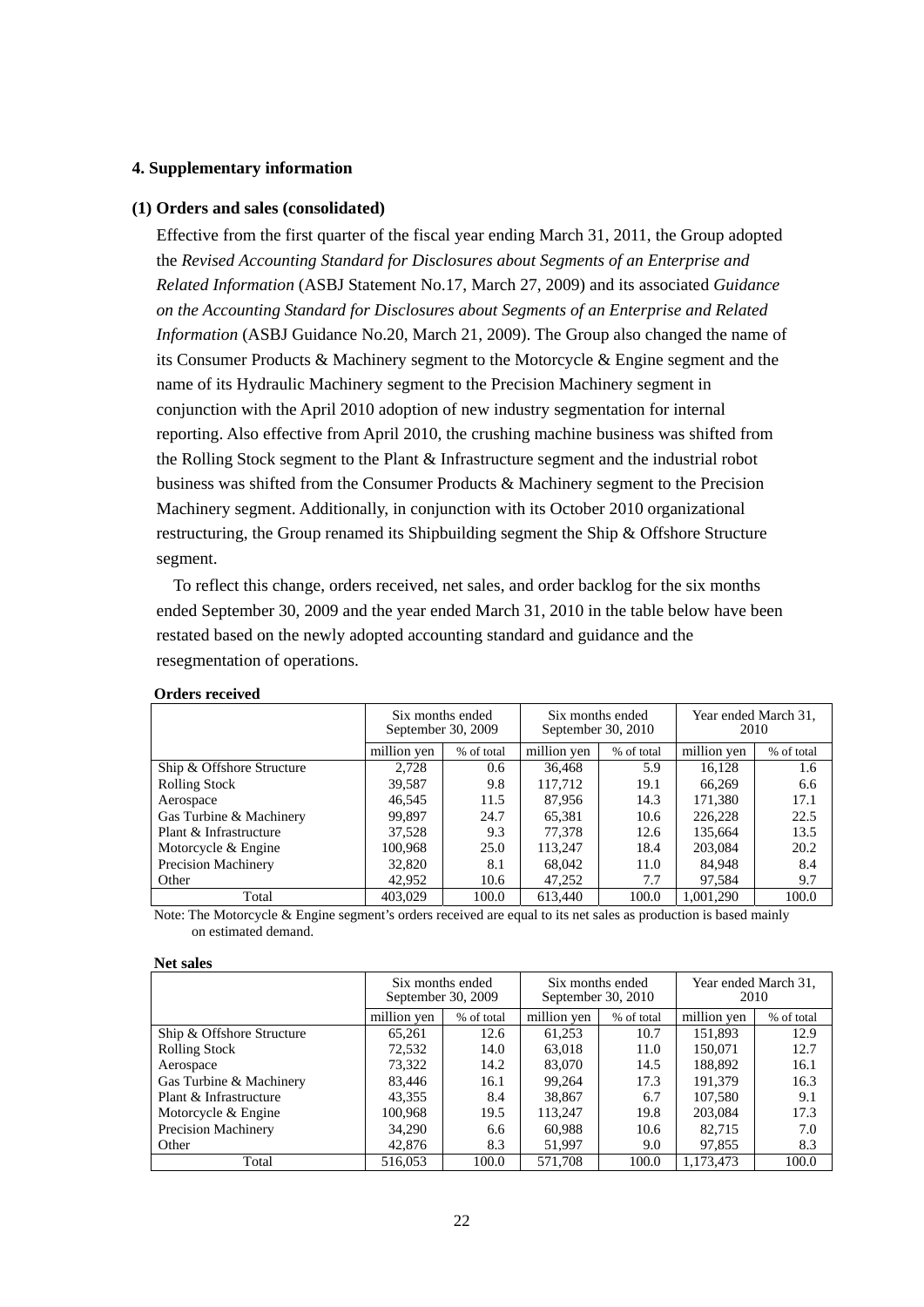### **Order backlog**

|                           | Year ended March 31,<br>2010<br>million yen<br>% of total |       |             | Six months ended<br>September 30, 2010 |             | Six months ended<br>September 30, 2009 |  |
|---------------------------|-----------------------------------------------------------|-------|-------------|----------------------------------------|-------------|----------------------------------------|--|
|                           |                                                           |       | million yen | % of total                             | million yen | % of total                             |  |
| Ship & Offshore Structure | 218,134                                                   | 14.4  | 191.779     | 12.7                                   | 291,772     | 18.6                                   |  |
| <b>Rolling Stock</b>      | 378,391                                                   | 25.1  | 423,389     | 28.0                                   | 434.489     | 27.7                                   |  |
| Aerospace                 | 264,788                                                   | 17.5  | 264,846     | 17.5                                   | 254,072     | 16.2                                   |  |
| Gas Turbine & Machinery   | 426,506                                                   | 28.3  | 365,470     | 24.2                                   | 401,857     | 25.6                                   |  |
| Plant & Infrastructure    | 153,830                                                   | 10.2  | 192,899     | 12.7                                   | 119,758     | 7.6                                    |  |
| Motorcycle & Engine       |                                                           |       |             |                                        |             |                                        |  |
| Precision Machinery       | 30,772                                                    | 2.0   | 41,218      | 2.7                                    | 27,069      | 1.7                                    |  |
| Other                     | 34,635                                                    | 2.2   | 29,044      | 1.9                                    | 34,981      | 2.2                                    |  |
| Total                     | 1.507.057                                                 | 100.0 | 1.508.648   | 100.0                                  | 1.564.001   | 100.0                                  |  |

## **(2) Net sales by geographic area (consolidated)**

Net sales by geographic area for the six months ended September 30, 2009 and 2010, in accordance with *the Revised Accounting Standard for Disclosures about Segments of an Enterprise and Related Information* (ASBJ Statement No.17, March 27, 2009) and its associated *Guidance on the Accounting Standard for Disclosures about Segments of an Enterprise and Related Information* (ASBJ Guidance No.20, March 21, 2009) are listed below.

## **Six months ended September 30, 2009 (April 1, 2009 – September 30, 2009)**

|             |         | Millions of yen |
|-------------|---------|-----------------|
| Japan       | 243,307 | 47.1%           |
| The U.S.A   | 102,353 | 19.8%           |
| Europe      | 43,738  | 8.4%            |
| Asia        | 74,718  | 14.4%           |
| Other areas | 51,936  | 10.0%           |
| Total       | 516,053 | 100%            |

### **Six months ended September 30, 2010 (April 1, 2010 – September 30, 2010)**

|             |         | Millions of yen |
|-------------|---------|-----------------|
| Japan       | 253,062 | 44.2%           |
| The U.S.A   | 116,170 | 20.3%           |
| Europe      | 42,492  | 7.4%            |
| Asia        | 104,041 | 18.1%           |
| Other areas | 55,940  | 9.7%            |
| Total       | 571,708 | 100%            |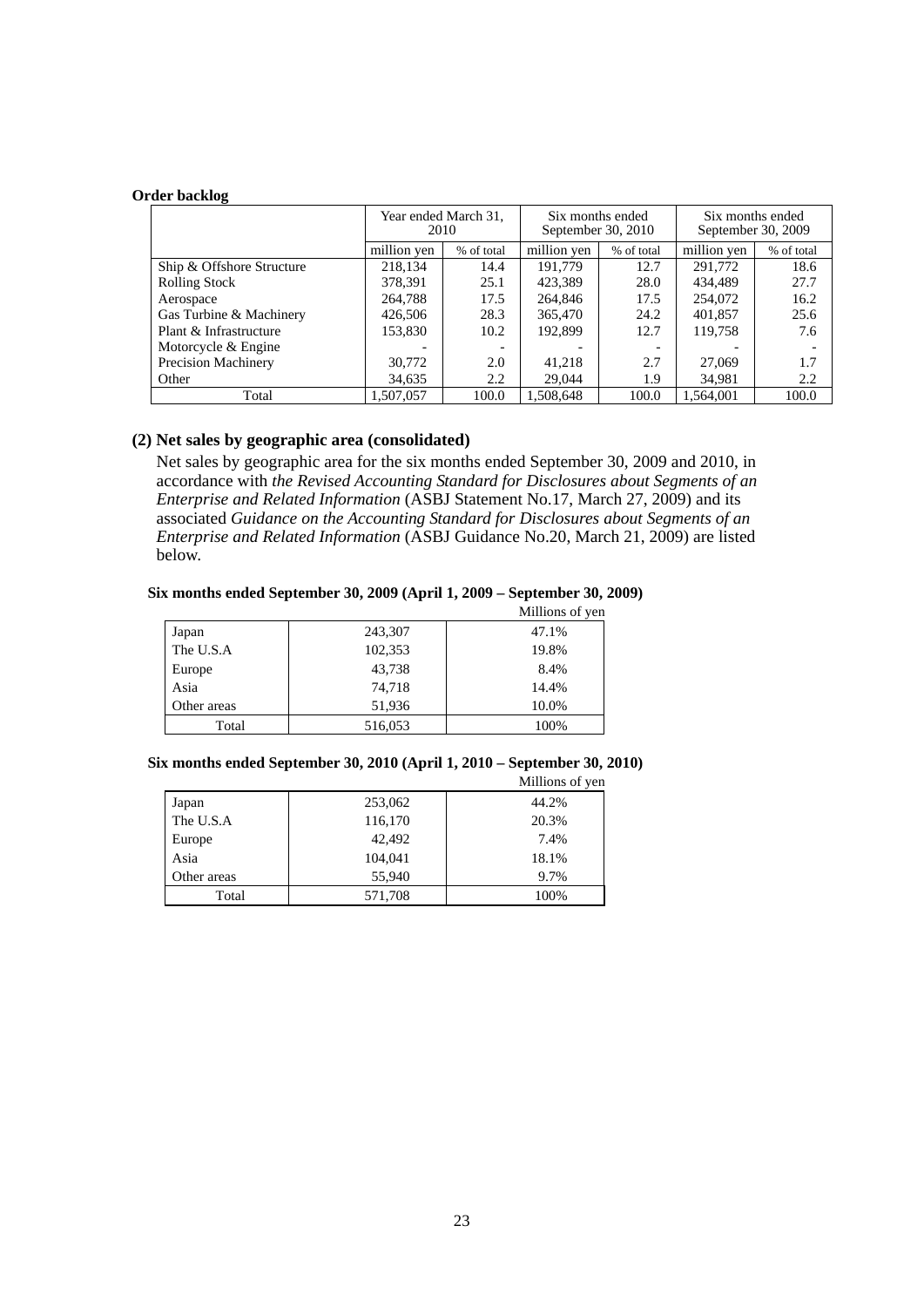# **(3) Supplementary information on earnings forecasts for the fiscal year ending March 31, 2011**

## **1) Consolidated earnings outlook**

|                  |                                                          |                                       |                          | Billions of yen           |  |
|------------------|----------------------------------------------------------|---------------------------------------|--------------------------|---------------------------|--|
|                  | Outlook for the year ending March 31, 2011 (fiscal 2011) | Fiscal 2010                           |                          |                           |  |
|                  | Revised forecast<br>(A)                                  | Forecast issued<br>April 27, 2010 (B) | Change<br>$(A - B)$      | (ended March 31,<br>2010) |  |
|                  |                                                          |                                       |                          | (actual)                  |  |
| Net sales        | 1,280.0                                                  | 1.280.0                               |                          | 1,173.4                   |  |
| Operating income | 32.0                                                     | 32.0                                  | $\overline{\phantom{0}}$ | (1.3)                     |  |
| Recurring profit | 32.0                                                     | 32.0                                  | $\overline{\phantom{0}}$ | 14.2                      |  |
| Net income       | 20.0                                                     | 20.0                                  | $\overline{\phantom{0}}$ | (10.8)                    |  |

| Orders received                         | 1,340.0 | 1,240.0 | 100.0                    | 1,001.2 |
|-----------------------------------------|---------|---------|--------------------------|---------|
| Before-tax ROIC (%)                     | 5.6%    | 5.6%    | $\overline{\phantom{0}}$ | 0.2%    |
| R&D expenses                            | 40.5    | 40.5    | $\overline{\phantom{0}}$ | 38.0    |
| Capital expenditures                    | 70.0    | 66.0    | 4.0                      | 59.2    |
| Depreciation/amortization               | 51.0    | 54.0    | (3.0)                    | 51.4    |
| Number of employees at end of           | 32,700  | 32,400  | 300                      | 32.297  |
| fiscal year                             |         |         |                          |         |
| Of which, employees outside of<br>Japan | 8.100   | 7.800   | 300                      | 7.901   |

Notes: 1. Outlook's assumed foreign exchange rates: ¥83 = US\$1, ¥115 = 1 euro

2. Before-tax ROIC = (income before income taxes + interest expense) / invested capital.

3. Capital expenditures represent the total of newly recorded property, plant and equipment and

newly recorded intangible assets. Depreciation/amortization represents depreciation and

amortization expenses on property, plant and equipment and intangible assets.

## **2) Outlook by reportable segment**

(a) Net sales and operating income (loss)

| <b>DILIONS</b> OF YOU     |                                                          |                                        |                           |                                        |           |                                        |                 |                                        |  |
|---------------------------|----------------------------------------------------------|----------------------------------------|---------------------------|----------------------------------------|-----------|----------------------------------------|-----------------|----------------------------------------|--|
|                           | Outlook for the year ending March 31, 2011 (fiscal 2011) |                                        |                           |                                        |           |                                        |                 | Fiscal 2010 (ended                     |  |
|                           |                                                          | Revised forecast                       | Forecast issued<br>Change |                                        |           |                                        | March 31, 2010) |                                        |  |
|                           | (A)                                                      |                                        | April 27, 2010 (B)        |                                        | $(A - B)$ |                                        | (actual)        |                                        |  |
|                           | Net sales                                                | Operating<br>income<br>$(\text{loss})$ | Net sales                 | Operating<br>income<br>$(\text{loss})$ | Net sales | Operating<br>income<br>$(\text{loss})$ | Net sales       | Operating<br>income<br>$(\text{loss})$ |  |
| Ship & Offshore Structure | 120.0                                                    | 1.0                                    | 120.0                     | 2.0                                    |           | (1.0)                                  | 151.8           | 1.5                                    |  |
| <b>Rolling Stock</b>      | 145.0                                                    | 7.0                                    | 145.0                     | 8.0                                    |           | (1.0)                                  | 150.0           | 8.7                                    |  |
| Aerospace                 | 215.0                                                    | 2.0                                    | 215.0                     | 4.0                                    |           | (2.0)                                  | 188.8           | 3.7                                    |  |
| Gas Turbine & Machinery   | 210.0                                                    | 9.0                                    | 210.0                     | 10.0                                   |           | (1.0)                                  | 191.3           | 8.9                                    |  |
| Plant & Infrastructure    | 100.0                                                    | 8.0                                    | 110.0                     | 6.0                                    | (10.0)    | 2.0                                    | 107.5           | 7.9                                    |  |
| Motorcycle & Engine       | 250.0                                                    | (4.0)                                  | 260.0                     | 0.0                                    | (10.0)    | (4.0)                                  | 203.0           | (27.0)                                 |  |
| Precision Machinery       | 130.0                                                    | 15.0                                   | 110.0                     | 8.0                                    | 20.0      | 7.0                                    | 82.7            | 3.4                                    |  |
| Other                     | 110.0                                                    | 1.0                                    | 110.0                     | 1.0                                    |           | $\overline{\phantom{a}}$               | 97.8            | (1.0)                                  |  |
| Adjustments               |                                                          | (7.0)                                  |                           | (7.0)                                  |           | $\overline{\phantom{a}}$               |                 | (7.5)                                  |  |
| Total                     | 1.280.0                                                  | 32.0                                   | 1.280.0                   | 32.0                                   |           | $\qquad \qquad -$                      | 1.173.4         | (1.3)                                  |  |

Billions of yen